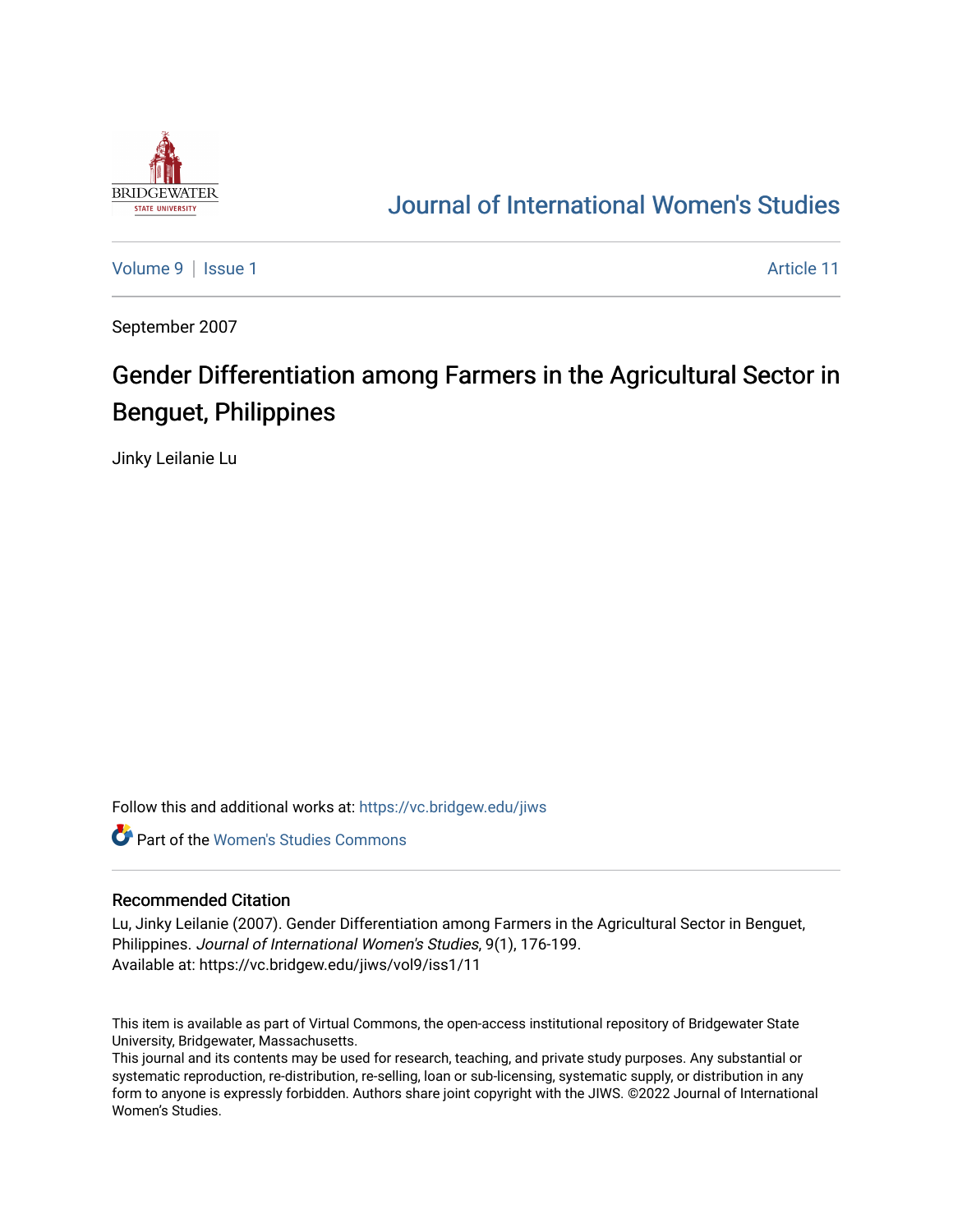## **Gender Differentiation among Farmers in the Agricultural Sector in Benguet, Philippines**

By Jinky Leilanie Lu<sup>1</sup>

#### **Abstract**

This is a cross sectional study on gender differences in work distribution, means of production, decision making, illness and hazard exposure among male and female vegetable farmers. Personal interviews were conducted among 39 vegetable growers in Benguet. Bivariate analysis showed that the husband's control over income is associated with decision making power in regard household expenditures, except food  $(p=.050)$ . The illness data showed that the most common illness among the wives involves the respiratory tract, such as cough (7.7%) and asthma (5.1%). Among the husbands, the most common was back pain (10.3%) followed by hypertension, blurred vision and cough (7.7% each). For the adult female, results show that chemical hazards are positively associated with the following farm operations: ploughing  $(P=0.008)$ , sowing  $(P=0.001)$ , weeding  $(P=0.000)$ , manuring  $(P= 0.000)$ , plant protection  $(P=0.026)$ , harvesting  $(P=0.000)$  and threshing  $(P=0.042)$ . Association is strongest with chemical hazard and manuring at  $0.370$  (P=0.000) followed by harvesting at  $0.358$  (0.000). This shows that women mainly perform manuring and pesticide application, and consequently exposed to chemical hazards. The nature of hazard exposure is related to the task being performed. The results of the study are similar to experiences of developing countries, however, the novelty of this study is its being the first study for such subject population using a quantitative analysis, as well as the inclusion of occupational health- gender issues in the agricultural sector.

*Keywords:* Gender and Agriculture, Occupational Health, Means of Production, Decision-making

## **Introduction**

1

 The issue of gender in agriculture has had an increasing interest for many investigators across the years because the debate on the role of women in economic development, as well as the double burden that they encounter form both housework and agricultural work. The terms and conditions of women's involvement in the economic sphere are important issues that continue to dominate the debate on gender relations In other words, the new developments led to an increase in the number of women in the labour force, but the impact on their quality of life and decision making processes is still to be felt (Palmer, 1977).

Gender has been demonstrated to permeate the different aspects of production and life in the agricultural setting of various countries and cultures. Men and women work together, but they have been shown to work differently across various tasks.

The sexual division of labor has long existed. Traditionally, men are thought to be the stronger, more active sex and are therefore expected to perform labor-intensive and

Journal of International Women's Studies Vol. 9 #1 November 2007 176

<sup>1</sup> National institutes of Health, University of the Philippines Manila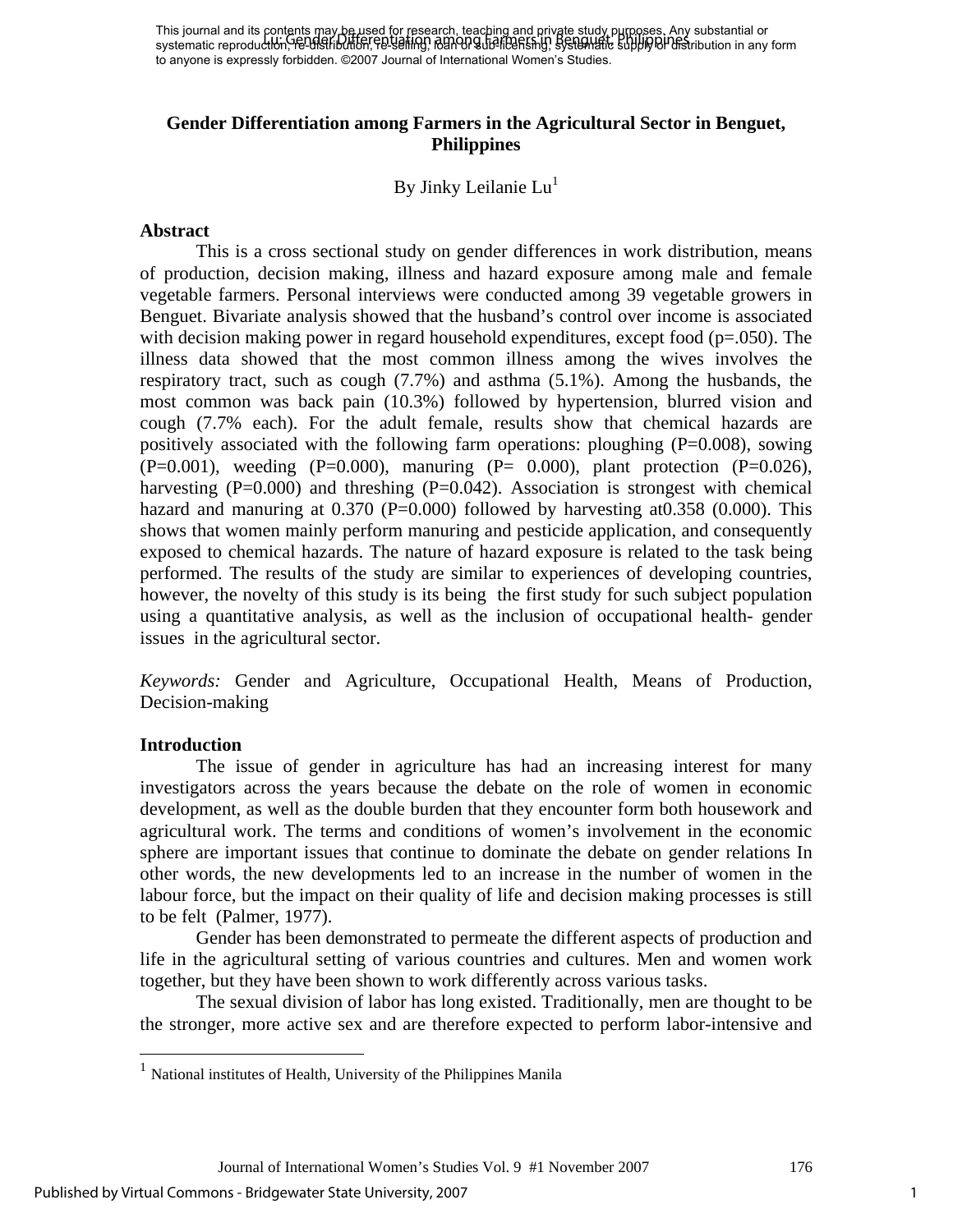manual tasks. In agriculture, this usually involves activities such as plowing, harvesting and threshing. Women, on the other hand, have conventionally been considered as more emotional and less physically adept. Their stereotyped tasks therefore usually include household maintenance, taking care of children, marketing and others. In agriculture, most women are delegated to light work such as weeding or manuring felt (Palmer, 1977).

This work related specialization and differentiation has been seen across cultures and has its roots in evolution. Evolutionary researchers have posited that men's focus on hunting and women's aptitude for gathering are for the realization of potentially conflicting mating and parenting goals. Brain-wiring studies have also linked sex differences in spatial and cognitive abilities to sex-specific foraging activities (Panter-Brick, 2002).

This study aims to identify gender differences in work distribution, means of production, decision making and hazard exposure among male and female vegetable farmers. The data may serve as a baseline for related studies in the future and will help us elucidate the mechanics of gender-based work in the local agricultural setting.

#### **Methodology**

 Personal interviews were conducted among 39 vegetable growers residing in the municipality of Benguet. They were asked questions regarding gender distribution of the type of work, means of production, type of operation, decision making, illnesses and hazard exposure. The latter was categorized into chemical (pesticides, etc.), biological (pests, manure), physical (noise, heat) and ergonomic hazards.

Social investigation was done on the area prior to implementation of the project. Extensive community network was prior to entry into the community to identify participants, and to facilitate entry into the community. The municipal office assisted by disseminating information to various community levels called the barangay. However, in the actual interviews, the municipal officials were not present.

The farming community was selected as it is mainly a vegetable farming community in a province that is considered as the vegetable bowl of the Philippines. Cluster sampling technique was done, first at the level of the municipality, then at the level of zonal areas. With a significance level of P.=0.05, the number of household respondents was 39. Both the female and male heads of the family were interviewed separately. The interviews were conducted early in the afternoon when the families were at home from work. The interviewer-guided questionnaire was given to the respondents by public health research assistants. These research assistants had training on the interview process, as well as in obtaining informed consent. The questionnaire was written both in English and in the vernacular language, Ilokano, to ensure comprehension of the questions and items asked.

 Data were analyzed using SPSS 11.0. Statistical tools used were descriptive statistics and inferential statistics.

## **Presentation of Data**

*Demographic Data of the Respondents* 

Among the 39 respondents, majority (28 or 71.8%) were males while only 11 or 28.2% were female. This indicates a male predominance among the participants. It is expected since agriculture has traditionally been dominated by males. With regards to age,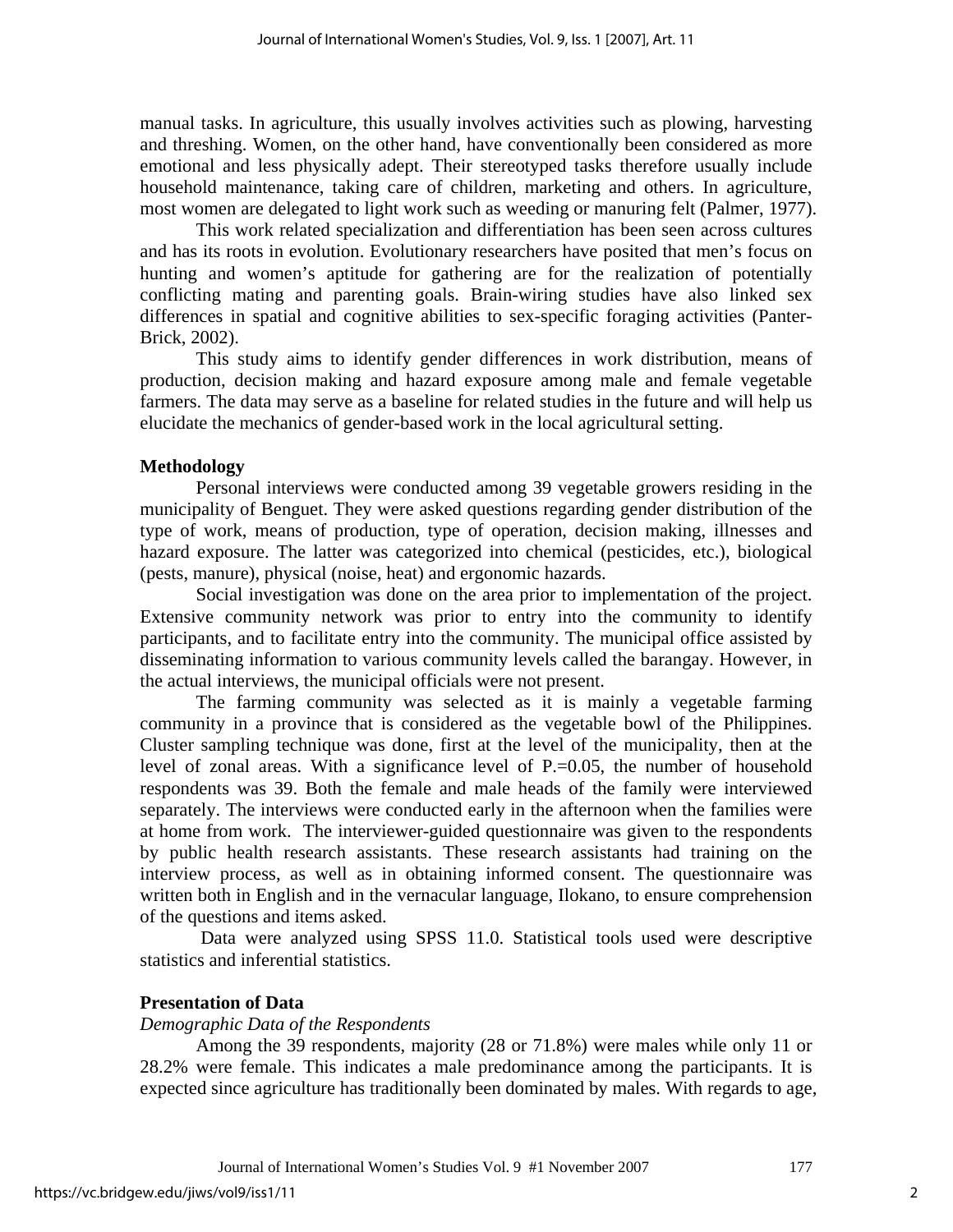most of the respondents were in middle adulthood. More than 40% belonged to the 36 – 50 age group, followed by those aged from 51 - 66 (38.46%). The ages range from 32 to 72 years old and the mean age is 49.56. This shows a relatively elderly group of farm workers.

 Most of the respondents were married (84.6%) and finished high school (43.6%). Only 3 individuals or 7.7% were able to finish college. This indicates a high dropout rate in both the elementary and high school levels. This is probably because the farmers, being sons and daughters of farmers themselves, already consider agriculture as an adequate source of income and subsistence. Education, therefore, is not considered a priority as land and work is passed on from parents to offspring.

 As for occupation, majority of the farmers (32 0r 82.1%) were agricultural workers, meaning they grow, cultivate and harvest vegetables. Meanwhile, 13 0r 33.3% are employed as pesticide applicators/mixers/loaders. These individuals deal directly with hazardous chemicals and are responsible for pest control. The third largest group of workers comprised of growers (23.1%). The rest of the respondents were employed as distributors, housewives, vector control officers and others. See Table 1.

| $\sim$ contour whence $\sim$ and $\sim$ are sponded to $\sim$<br><b>Demographic Data</b> | <b>Number</b>  | <b>Frequency</b> |
|------------------------------------------------------------------------------------------|----------------|------------------|
| <b>Sex</b>                                                                               |                |                  |
| Male                                                                                     | 28             | 71.8             |
| Female                                                                                   | 11             | 28.2             |
| Age (mean= $49.56$ )                                                                     |                |                  |
| Early Adult (20-35)                                                                      | $\overline{4}$ | 10.2             |
| Middle Age (36-50)                                                                       | 16             | 41               |
| Late Adult $(51-66)$                                                                     | 15             | 38.46            |
| Elderly $($ >66)                                                                         | $\overline{2}$ | .05              |
| <b>Civil Status</b>                                                                      |                |                  |
| Single                                                                                   | $\overline{2}$ | 5.1              |
| Married                                                                                  | 33             | 84.6             |
| Widower                                                                                  | 4              | 10.3             |
| <b>Educational Attainment</b>                                                            |                |                  |
| Grade School                                                                             | 15             | 38.5             |
| <b>High School</b>                                                                       | 17             | 43.6             |
| College                                                                                  | 3              | 7.7              |
| Vocational                                                                               | $\overline{2}$ | 5.1              |
| Occupation                                                                               |                |                  |
| Agricultural worker                                                                      | 32             | 82.1             |
| Pesticide applicator/mixer/loader                                                        | 13             | 33.3             |
| Grower                                                                                   | 9              | 23.1             |
| Distributor                                                                              | 3              | 7.7              |
| Housewife                                                                                | 3              | 7.7              |
| <b>Vector Control Officer</b>                                                            | $\overline{2}$ | 5.1              |
| Other                                                                                    | $\overline{2}$ | 5.1              |

#### **Table 1: Demographic Data of Respondents (N= 39)**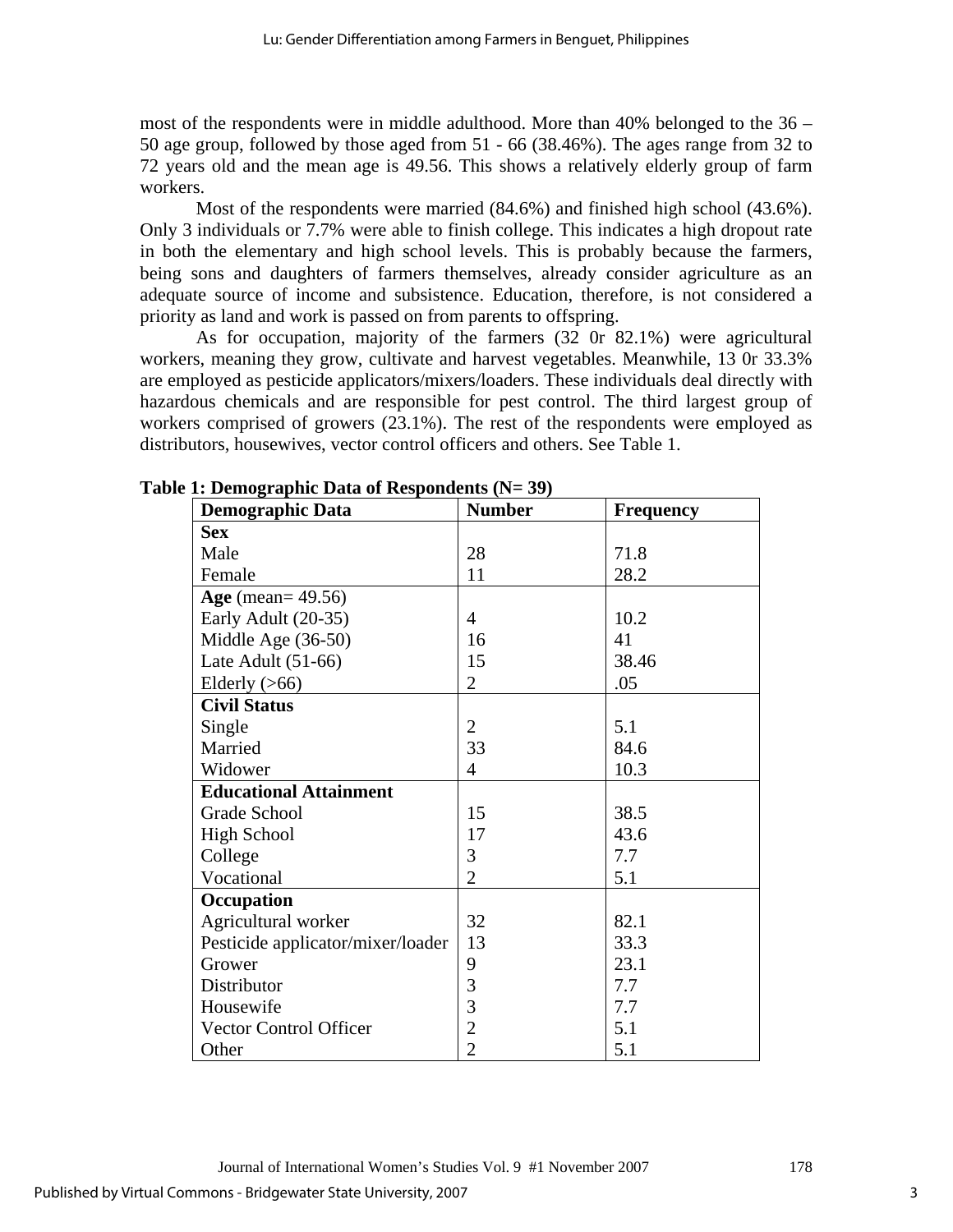## *Data on Gender Distribution of Working Hours*

 The following tables contain data on the working hours of the 39 respondents and their family members as categorized by sex and age. For the adult males in the family, majority worked for an average of 8 hours a day (14 or 35.9%). This is followed by 9 and 10 hours a day (7.7% each). The number of working hours ranged from 4 to 18. This is expected since the tasks performed in agricultural work vary according to season and cropping, so that there variability in the number of working hours.

| Number of Hours | Number         | ີ້<br>Percent |
|-----------------|----------------|---------------|
|                 |                | 2.6           |
| 8               | 14             | 35.9          |
| 9               | 3              | 7.7           |
|                 | 3              | 7.7           |
|                 | $\overline{2}$ | 5.1           |
| 11.5            |                | 2.6           |
| 12              | ി              | 5.1           |
| 18              |                | 2.6           |
| NΑ              |                | 2.6           |

**Table 2.1 Number of Hours the Adult Male Works in a Day** 

 For the adult females, majority also worked for an average of 8 hours a day (13 or 33.3%). Six or 15.4% worked for an average of 10 hours while 4 (10.3%) worked for 12 hours. The number of working hours ranged from 1 to 16.

| whose of Hours the Hutter Female works in a Day |                |         |  |  |  |  |
|-------------------------------------------------|----------------|---------|--|--|--|--|
| Number of Hours                                 | Number         | Percent |  |  |  |  |
|                                                 |                | 2.6     |  |  |  |  |
| 3                                               |                | 2.6     |  |  |  |  |
| 6                                               | $\overline{2}$ | 5.1     |  |  |  |  |
| 8                                               | 13             | 33.3    |  |  |  |  |
| 9                                               |                | 2.6     |  |  |  |  |
| 10                                              | 6              | 15.4    |  |  |  |  |
| 12                                              | 4              | 10.3    |  |  |  |  |
| 13                                              |                | 2.6     |  |  |  |  |
|                                                 |                | 2.6     |  |  |  |  |

**Table 2.2 Number of Hours the Adult Female Works in a Day** 

 Among the respondent's families, only four male children were reported to work in the field. Two of them (5.1%) worked for an average of 10 hours a day, while the other two worked for half and hour and 12 hours. The rest of the respondents reported that their male children were too young to work in the farm or simply did not help.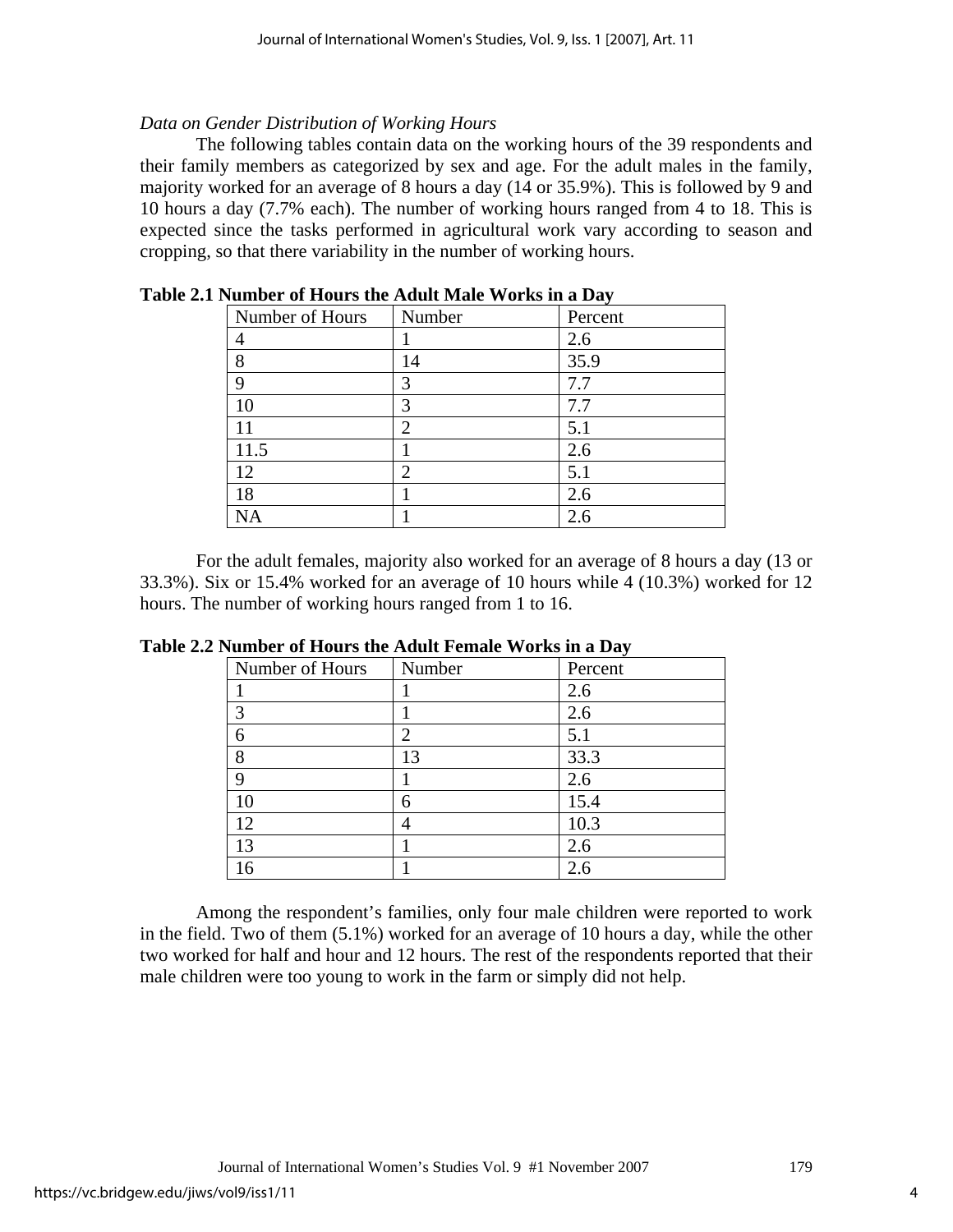| Number of Hours      | Number | Percent |
|----------------------|--------|---------|
| $\ddot{\phantom{0}}$ |        |         |
|                      |        |         |
|                      |        |         |

**Table 2.3 Number of Hours the Male Children Work in a Day** 

 For the female children, 6 were reported to help in the field. Half of them worked for an average of 10 hours a day, longer than the working hours of most of the adults surveyed. The rest worked for 1.5, 8 and 12 hours per day.

|                 | гання от пошу по гонщо оппатон того на ват |         |  |  |  |  |  |
|-----------------|--------------------------------------------|---------|--|--|--|--|--|
| Number of Hours | Number                                     | Percent |  |  |  |  |  |
|                 |                                            |         |  |  |  |  |  |
|                 |                                            |         |  |  |  |  |  |
|                 |                                            |         |  |  |  |  |  |
|                 |                                            |         |  |  |  |  |  |

**Table 2.4 Number of Hours the Female Children Work in a Day** 

 Table 2.5 presents the descriptive analysis of the above data. This shows that adult males and females almost have the same number of working hours. This is not the case between male and female children. Female children on the average worked longer hours than their counterparts. Male children also had a greater variation in their working hours as compared to other family members. Adult males, adult females and female children spent an almost equal number of time working in the field.

## **Table 2.5 Descriptive Statistics of Gender Distribution of Working Hours**

| <b>Family Member</b> | <b>Mean</b> | <b>S.D.</b> |
|----------------------|-------------|-------------|
| <b>Adult Male</b>    | 8.8750      | 2.95530     |
| <b>Adult Female</b>  | 8.8667      | 2.86156     |
| Male Children        | 6.5000      | 5.76628     |
| Female Children      | 8.5833      | 3.69346     |

## *Data on the Preparation of the Land for Farming*

 Majority of those involved in the preparation of the land for farming were adult males (17 or 43.6%). This is closely followed by adult females (15 or 38.5%). Only 3 respondents (7.7%) reported hiring laborers to help them in this task. Preparation of the land involves clearing of the field, weeding, digging, plowing and fertilizer application. See Table 3.

**Table 3: Frequency Distribution of Family Members involved in the Preparation of the Land for Farming** 

| <b>Family Member</b> | <b>Frequency</b> | <b>Percent</b> |
|----------------------|------------------|----------------|
| <b>Adult Male</b>    |                  | 43.6           |
| <b>Adult Female</b>  |                  | 38.5           |
| <b>Hired Laborer</b> |                  |                |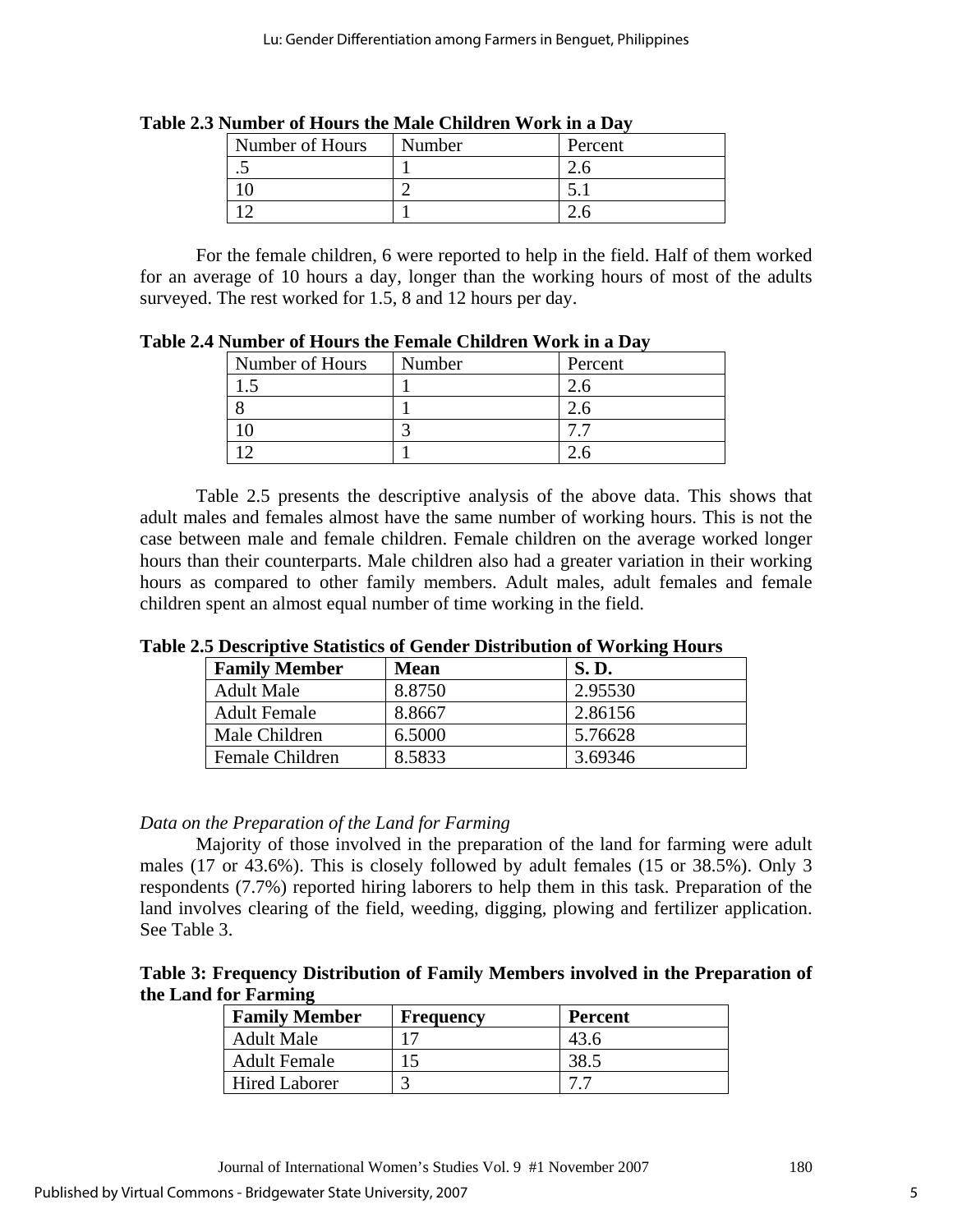## *Gender Distribution of Type of Operation*

 Data were gathered on the gender distribution in the different tasks and operations involved in agriculture. For plowing, majority of the workers were adult males (24 or 61.5%). This was followed by females (28.2%), hired males (10.3%), male children (7.7%) and female children (2.6%). For sowing, the gender distribution in decreasing order includes - adult male; adult female; male children; and female children, hired male and hired female equally.

It is observed that adult males dominate all the agricultural operations, including miscellaneous tasks. The second most involved family member is the adult female, most likely the mother. This is followed by the female children, who are involved in all but two farm operations. Moreover, it is also observed that hired male and female laborers have more participation in farm work than the male children, who only participate in five operations, namely: plowing, sowing, transplanting, weeding and harvesting. Hired laborers engaged in heavy farm work such as plowing, weeding, sowing and harvesting. See Table 4. The greater involvement of the female children compared to the male children is a new finding of the study in the country as the prevailing notion based on the interviews is that male children were more engaged in this kind of activity. Hired laborers across cultures engage in more or less hazardous work (Wood and Eagly 2002).

| rable to centre Bibliograph of Lype of Operation |                             |      |                               |      |                                  |                |                |                                |                |                             |                |                               |  |
|--------------------------------------------------|-----------------------------|------|-------------------------------|------|----------------------------------|----------------|----------------|--------------------------------|----------------|-----------------------------|----------------|-------------------------------|--|
| <b>Operation</b>                                 | <b>Adult</b><br><b>Male</b> |      | <b>Adult</b><br><b>Female</b> |      | <b>Female</b><br><b>Children</b> |                |                | <b>Male</b><br><b>Children</b> |                | <b>Hired</b><br><b>Male</b> |                | <b>Hired</b><br><b>Female</b> |  |
|                                                  | No.                         | $\%$ | No.                           | $\%$ | No.                              | $\%$           | No.            | $\%$                           | No.            | $\%$                        | No.            | $\%$                          |  |
| Plowing                                          | 24                          | 61.5 | 11                            | 28.2 |                                  | 2.6            | 3              | 7.7                            | $\overline{4}$ | 10.3                        | $\theta$       | $\overline{0}$                |  |
| Sowing                                           | 23                          | 59   | 19                            | 48.7 | 3                                | 7.7            | $\overline{4}$ | 10.3                           | 3              | 7.7                         | 3              | 7.7                           |  |
| Transplanting                                    | 26                          | 66.7 | 19                            | 48.7 | 3                                | 7.7            | 3              | 7.7                            | $\overline{2}$ | 5.1                         | 3              | 7.7                           |  |
| Weeding                                          | 28                          | 71.8 | 17                            | 43.6 |                                  | 2.6            |                | 2.6                            | 6              | 15.4                        | 6              | 15.4                          |  |
| Manuring                                         | 23                          | 59   | 11                            | 28.2 |                                  | 2.6            | $\theta$       | $\theta$                       |                | 2.6                         | $\overline{4}$ | 10.3                          |  |
| Interculture                                     | 15                          | 38.5 | $\overline{4}$                | 10.3 |                                  | 2.6            | $\theta$       | $\overline{0}$                 | $\theta$       | $\overline{0}$              | 1              | 2.6                           |  |
| Irrigation                                       | 26                          | 66.7 | 6                             | 15.4 | 1                                | 2.6            | $\overline{0}$ | $\overline{0}$                 | $\overline{0}$ | $\overline{0}$              | $\overline{0}$ | $\overline{0}$                |  |
| Plant                                            | 13                          | 33.3 | 5                             | 12.8 | 1                                | 2.6            | $\overline{0}$ | $\overline{0}$                 | $\overline{0}$ | $\overline{0}$              | $\theta$       | $\overline{0}$                |  |
| protection                                       |                             |      |                               |      |                                  |                |                |                                |                |                             |                |                               |  |
| Harvesting                                       | 27                          | 69.2 | 23                            | 59   | 7                                | 17.9           | $\overline{7}$ | 17.9                           | 3              | 7.7                         | 1              | 2.6                           |  |
| Threshing                                        | 15                          | 38.5 | 9                             | 23.1 | $\overline{2}$                   | 5.1            | $\theta$       | $\theta$                       | $\theta$       | $\overline{0}$              | $\overline{0}$ | $\theta$                      |  |
| Miscellaneous                                    | 10                          | 25.6 | 3                             | 7.7  |                                  | 2.6            | $\theta$       | $\overline{0}$                 | $\theta$       | $\overline{0}$              | $\overline{0}$ | $\theta$                      |  |
| All operations                                   | 10                          | 25.6 | 3                             | 7.7  | $\overline{0}$                   | $\theta$       | $\overline{0}$ | $\overline{0}$                 | $\theta$       | $\overline{0}$              | $\theta$       | $\overline{0}$                |  |
| Others                                           | 7                           | 17.9 |                               | 2.6  | $\overline{0}$                   | $\overline{0}$ | $\overline{0}$ | $\overline{0}$                 | $\overline{0}$ | $\overline{0}$              | $\overline{0}$ | $\overline{0}$                |  |

**Table 4: Gender Distribution of Type of Operation** 

## *Gender Distribution of Means of Production*

 Data were also gathered regarding the gender distribution of means of production. The income generated from the farm is mostly handled by the wife or mother (28 or 71.8%) followed by the husband or father (9 or 23.1%). One of the respondents reported that in his family, the daughter handles the income from the farm (2.6%). In contrast, the husband is most frequently the owner of the tilled land (24 or 61.5%) followed by the wife (13.3%).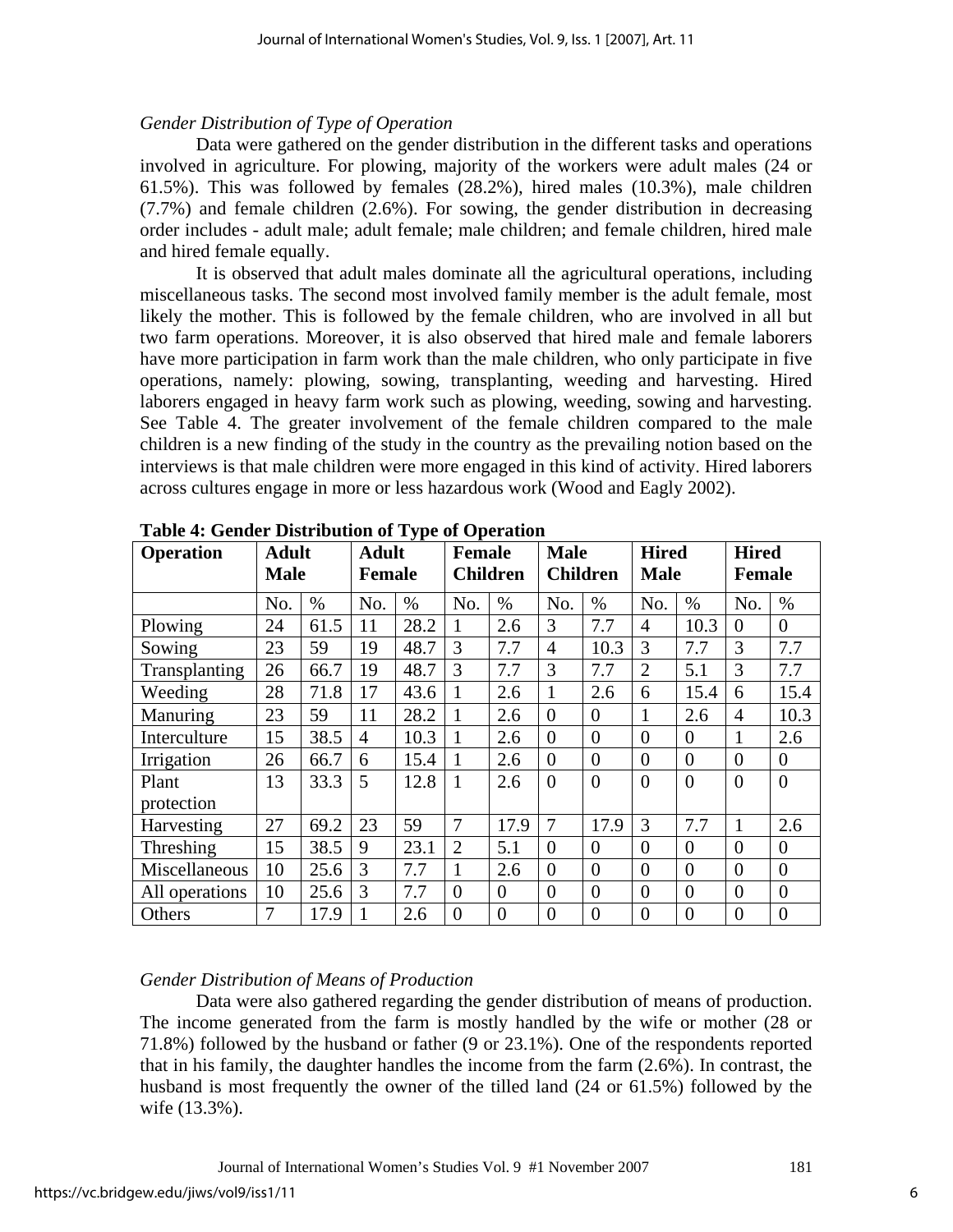Meanwhile, husbands were more likely to have access to credit (10 or 25.6%) followed by the wife (8 or 20.5%). Access to credit involves dealing with bank loans and other sources of agricultural funding. Lastly, majority of the respondents reported that the husband was more often a member of cooperatives (20 or 51.3%) as compared to the wife (11 or 28.2%). See Table 5.

In general, the male often possessed the means of production. But in holding and managing the family income, females are more involved since they traditionally in the Philippines budget and allocate the family money. This again is in contrast with studies done where males hold the income (Wood and Eagly 2002).

| of<br><b>Means</b> | <b>Husband</b> |      | <b>Wife</b> |      | Son            |                |                | <b>Daughter</b> | <b>Male</b>     |                | <b>Female</b>   |                |
|--------------------|----------------|------|-------------|------|----------------|----------------|----------------|-----------------|-----------------|----------------|-----------------|----------------|
| <b>Production</b>  |                |      |             |      |                |                |                |                 | <b>Relative</b> |                | <b>Relative</b> |                |
|                    | No.            | $\%$ | No.         | $\%$ | No.            | $\%$           | No.            | %               | No.             | %              | No.             | $\%$           |
| Income             | 9              | 23.1 | 28          | 71.8 | $\Omega$       | $\theta$       |                | 2.6             | $\overline{0}$  | $\overline{0}$ | $\overline{0}$  | $\theta$       |
| from Farm          |                |      |             |      |                |                |                |                 |                 |                |                 |                |
| Ownership          | 24             | 61.5 | 13          | 13.3 | $\overline{1}$ | 2.6            |                | 2.6             |                 | 2.6            | 1               | 2.6            |
| of Land            |                |      |             |      |                |                |                |                 |                 |                |                 |                |
| Access<br>to       | 10             | 25.6 | 8           | 20.5 | $\Omega$       | $\Omega$       | $\theta$       | $\overline{0}$  | $\overline{0}$  | $\overline{0}$ | $\Omega$        | $\theta$       |
| credit             |                |      |             |      |                |                |                |                 |                 |                |                 |                |
| Membership         | 20             | 51.3 | -11         | 28.2 | $\Omega$       | $\overline{0}$ | $\overline{0}$ | $\overline{0}$  | $\overline{0}$  | $\overline{0}$ | $\overline{0}$  | $\overline{0}$ |
| in                 |                |      |             |      |                |                |                |                 |                 |                |                 |                |
| cooperatives       |                |      |             |      |                |                |                |                 |                 |                |                 |                |

**Table 5: Frequency Distribution of Gender Distribution of Means of Production** 

## *Data on Gender Distribution of Food Preparation and Cooking*

 Table 6 shows data for food preparation and cooking. This task is performed predominantly by the wife (29 or 74.4%) followed by the husband (18 or 46.2%). As for the children, daughters are more involved in the task as compared to sons. This shows the continued perpetuation of family roles traditionally ascribed to women.

| <b>Family Member</b> | <b>Frequency</b> | <b>Percent</b> |
|----------------------|------------------|----------------|
| Husband              |                  |                |
| Wife                 |                  |                |
| Son                  |                  | 15.4           |
| Daughter             |                  |                |

**Table 6: Gender Distribution of Food Preparation and Cooking** 

## *Data on Farm Size and Number of Farms*

 Majority of the farmer's lands were 500 square meters in size (17.9%). The farm size ranged from 100 to 15,000 square meters. The mean farm size was 2,580 square meters. The data indicates that most of the farmers till relatively small land areas and produce for small markets only. See Table 7.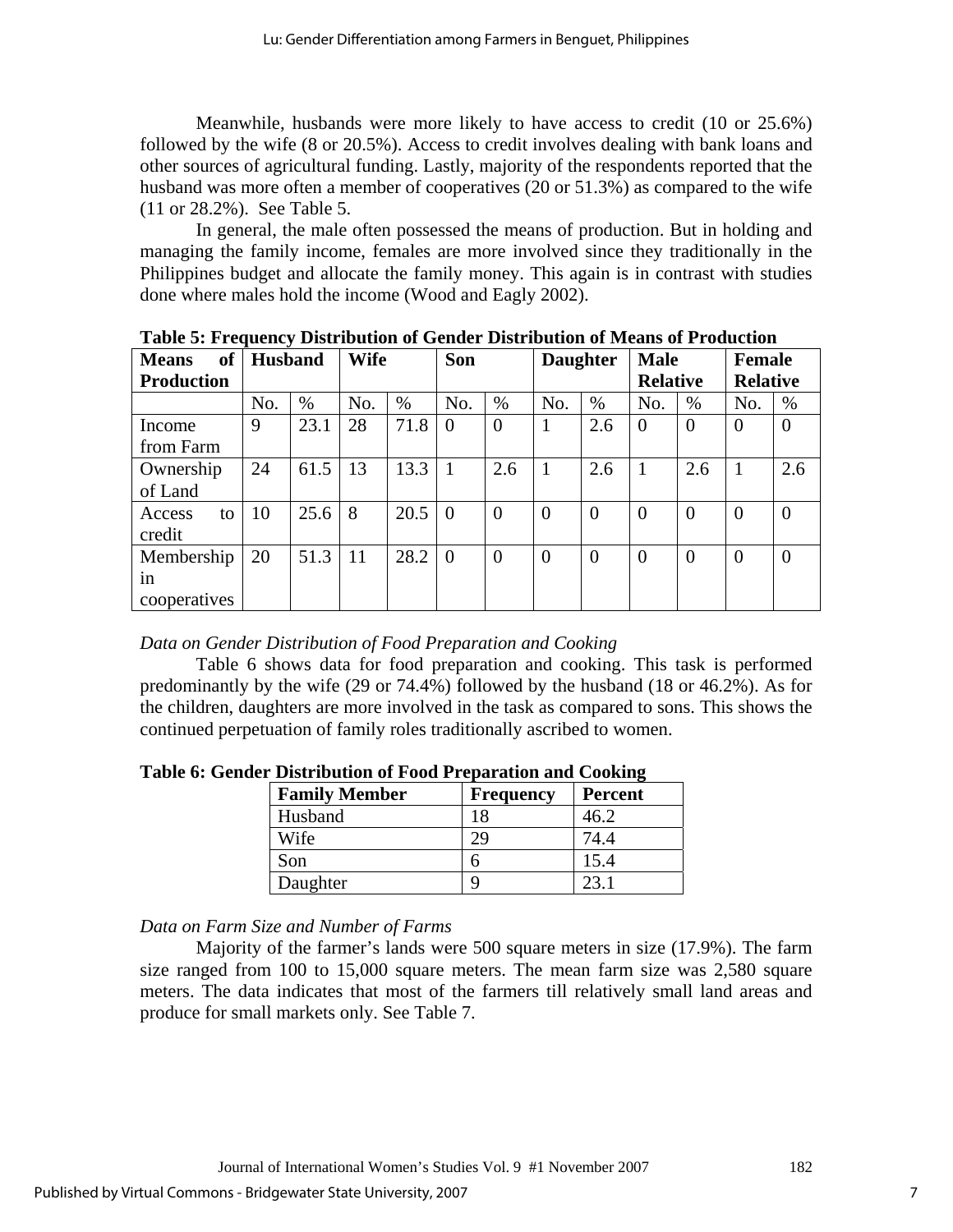| Size (in square meters) | <b>Frequency</b> | <b>Percent</b> |
|-------------------------|------------------|----------------|
| 100                     | $\overline{2}$   | 5.1            |
| 200                     |                  | 2.6            |
| 300                     |                  | 2.6            |
| 400                     |                  | 2.6            |
| 500                     | 7                | 17.9           |
| 700                     | $\overline{2}$   | 5.1            |
| 900                     |                  | 2.6            |
| 1000                    | 3                | 7.7            |
| 2500                    | 5                | 12.8           |
| 5000                    | 4                | 10.3           |
| 10000                   | $\overline{2}$   | 5.1            |
| 15000                   |                  | 2.6            |

**Table 7: Frequency Distribution of Farm Size** 

Mean: 2580

 Meanwhile, more than half of the respondents worked with single farm only (21 or 53.8%) while less than one-fourth work with 2 farms (9 or 23.1%). Others worked with 3, 6 and 7 farms (7.7, 2.6 and 2.6%, respectively). The mean farm size is 1.74 and the variability is low (1.34). Again, this indicates that the farmer most likely produced on a small-scale basis. See Table 8.

|  |  | <b>Table 8: Frequency Distribution of Farm Number</b> |  |  |
|--|--|-------------------------------------------------------|--|--|
|--|--|-------------------------------------------------------|--|--|

| <b>Number of Farms</b> | <b>Frequency</b> | Percent |
|------------------------|------------------|---------|
|                        |                  | 53.8    |
|                        |                  |         |
|                        |                  |         |
|                        |                  |         |
|                        |                  |         |

Mean: 1.7429

## *Data on Decision Making in the House*

 The following tables contain data on the respective contribution of husband and wife in various decision making areas. For household food expenditures, the wife has the greater contribution, as 27 or 69.2% of them contribute more than 50% in the decisionmaking process, as opposed to 24 or 61.5% among the husbands. See Table 9.1.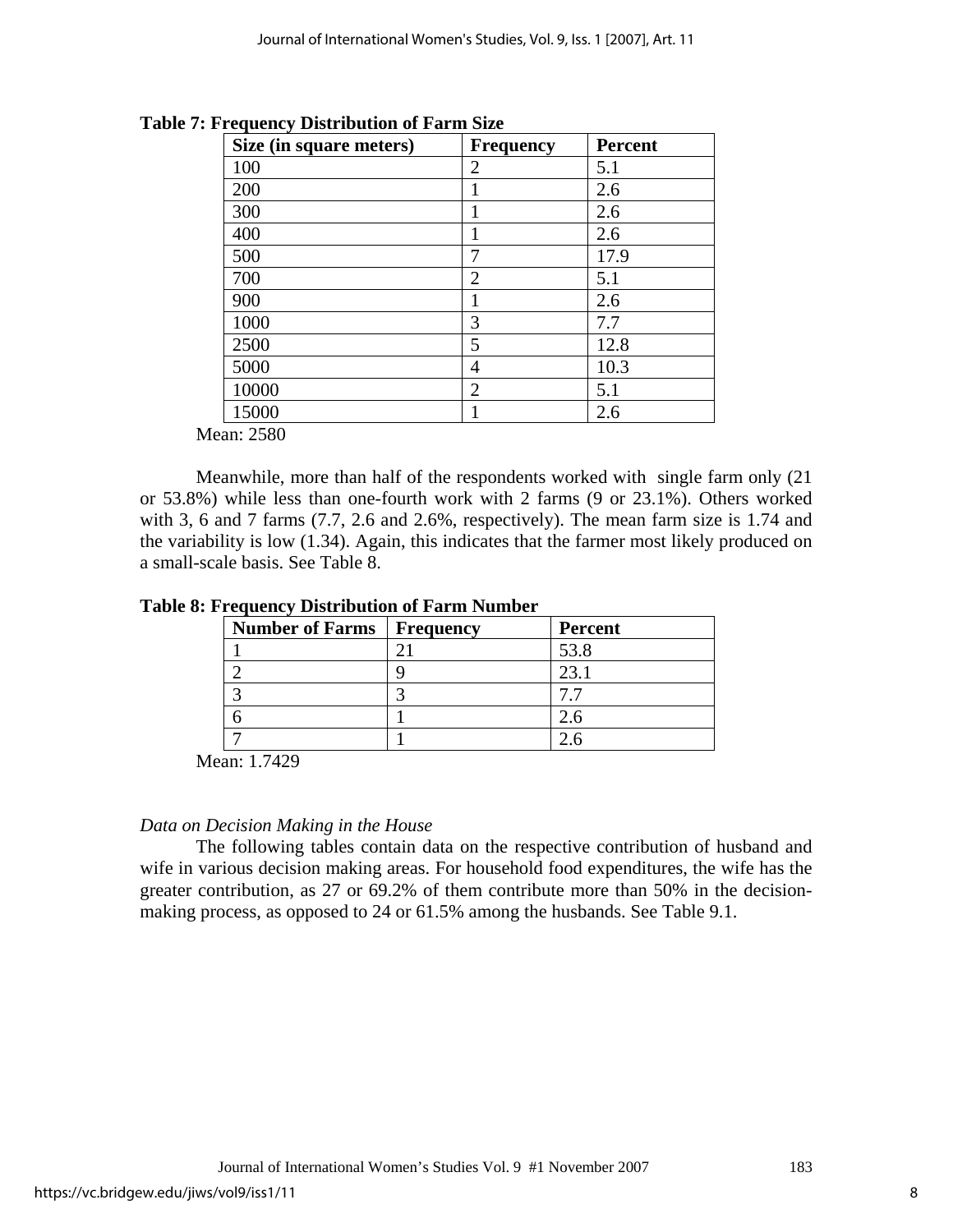| <b>Percent</b>      | <b>Husband</b> |                | <b>Wife</b>    |               |
|---------------------|----------------|----------------|----------------|---------------|
| <b>Contribution</b> |                |                |                |               |
|                     | Freq.          | $\frac{0}{0}$  | Freq.          | $\frac{0}{0}$ |
| $\overline{0}$      | 7              | 17.9           | 5              | 12.8          |
| 10                  |                | 2.6            | $\Omega$       | 0             |
| 20                  | $\overline{2}$ | 5.1            | 0              | 0             |
| 25                  |                | 2.6            |                | 2.6           |
| 40                  |                | 2.6            | $\overline{2}$ | 5.1           |
| 41                  | 0              | 0              | 1              | 2.6           |
| 50                  | 15             | 38.5           | 15             | 38.5          |
| 60                  | 3              | 7.7            |                | 2.6           |
| 75                  |                | 2.6            |                | 2.6           |
| 80                  | 0              | 0              | $\overline{2}$ | 5.1           |
| 90                  | 0              | $\overline{0}$ |                | 2.6           |
| 100                 | 5              | 12.8           |                | 17.9          |

**Table 9.1 Frequency Distribution of Family Member's Contribution to Decision Making in Household Food Expenditures** 

 Decision making regarding family expenditures outside of food is mainly decidd by husbands. Respondents reported that 30 or 76.9% of wives contribute more than 50% in the decision as compared to 59% in the husbands. See Table 9.2

**Table 9.2 Frequency Distribution of Family Member's Contribution to Decision Making in Other Household Expenditures** 

| <b>Percent</b><br><b>Contribution</b> | <b>Husband</b> |               | <b>Wife</b> |               |
|---------------------------------------|----------------|---------------|-------------|---------------|
|                                       | Freq.          | $\frac{6}{9}$ | Freq.       | $\frac{6}{6}$ |
|                                       | 12             | 30.8          |             | 12.8          |
|                                       |                |               |             | 2.6           |
| 50                                    | 17             | 43.6          | 18          | 46.2          |
| 75                                    |                | 2.6           |             |               |
| 00                                    |                |               | ר ו         | 30.8          |

 As for decision making concerning children's education, husbands and wives are almost equal. Twenty-nine or 74.4% of the wives contribute more than 50% in the decision making process. See Table 9.3. Using the Paired-Samples T-test in comparing the means of percentage decision done between husband and wife, the population means for the percentage decision done by the wife and the percentage decision done by husband are equal. They almost equally decide for this particular area.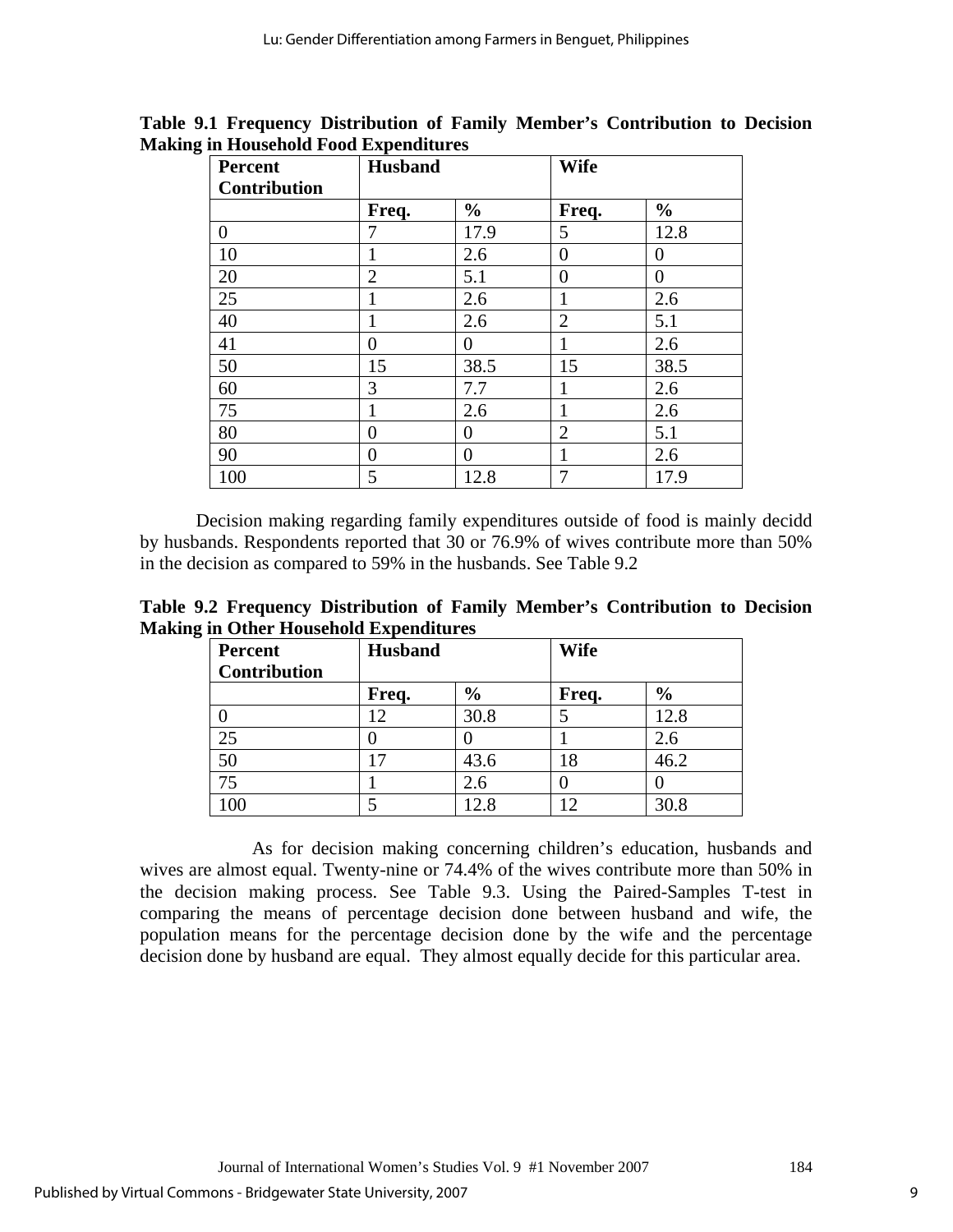| <b>Percent</b><br><b>Contribution</b> | <b>Husband</b> |               | <b>Wife</b> |               |  |
|---------------------------------------|----------------|---------------|-------------|---------------|--|
|                                       | Freq.          | $\frac{6}{6}$ | Freq.       | $\frac{0}{0}$ |  |
| $\theta$                              | 6              | 15.4          | 5           | 12.8          |  |
| 20                                    |                | 2.6           |             | 2.6           |  |
| 25                                    |                | 2.6           |             | 2.6           |  |
| 50                                    | 21             | 53.8          | 21          | 53.8          |  |
| 75                                    |                | 2.6           |             | 2.6           |  |
| 80                                    |                | 2.6           |             | 2.6           |  |
| 90                                    | 0              |               |             | 2.6           |  |
| 100                                   | 5              | 12.8          | 5           | 12.8          |  |

**Table 9.3 Frequency Distribution of Family Member's Contribution to Decision Making in Children's Education** 

 In contrast, decision regarding the care of family's children are largely delegated to the wife. Twenty-seven or 69.2% of wives contribute more than 50% to the decision making compared to only 17 or 43.6% among the husbands. This is to be expected since taking care of children has traditionally been seen as a female preoccupation.

**Table 9.4 Frequency Distribution of Family Member's Contribution to Decision Making in Taking Care of Children** 

| <b>Percent</b><br><b>Contribution</b> | <b>Husband</b> |               | <b>Wife</b>    |                   |
|---------------------------------------|----------------|---------------|----------------|-------------------|
|                                       | Freq.          | $\frac{6}{9}$ | Freq.          | $\frac{0}{0}$     |
| $\overline{0}$                        | 12             | 30.8          |                | 17.9              |
| 10                                    |                | 2.6           | 0              | $\mathbf{\Omega}$ |
| 20                                    | $\overline{2}$ | 5.1           | 0              | 0                 |
| 25                                    | $\overline{2}$ | 5.1           |                | 2.6               |
| 50                                    | 9              | 23.1          | 9              | 23.1              |
| 75                                    |                | 2.6           | $\overline{2}$ | 5.1               |
| 80                                    | 0              | 0             | 3              | 7.7               |
| 90                                    | 0              | 0             |                | 2.6               |
| 95                                    | $\mathbf{0}$   | 0             |                | 2.6               |
| 100                                   | 8              | 20.5          | 12             | 30.8              |

However, when it comes to decisions regarding farming activities, an overwhelming number of husbands have the greater command. Thirty or 76.9% of husbands contribute more than 50% while only 11 or 28.2% of wives do so. Few respondents reported an equal contribution between husband and wife (17.9%). The male dominance in this aspect of decision making is reflected in the greater involvement of males in farming operations and means of production, as was presented earlier. See Table 9.5.

There is reason to believe that the population means for percentage decision done by wife and husband for farming activities are not equal, since the test statistic result of – 6.059 is significant with P=0.000. Hence, the husband decides more when it comes to farming activities than the wife does. It also holds true for marketing of vegetables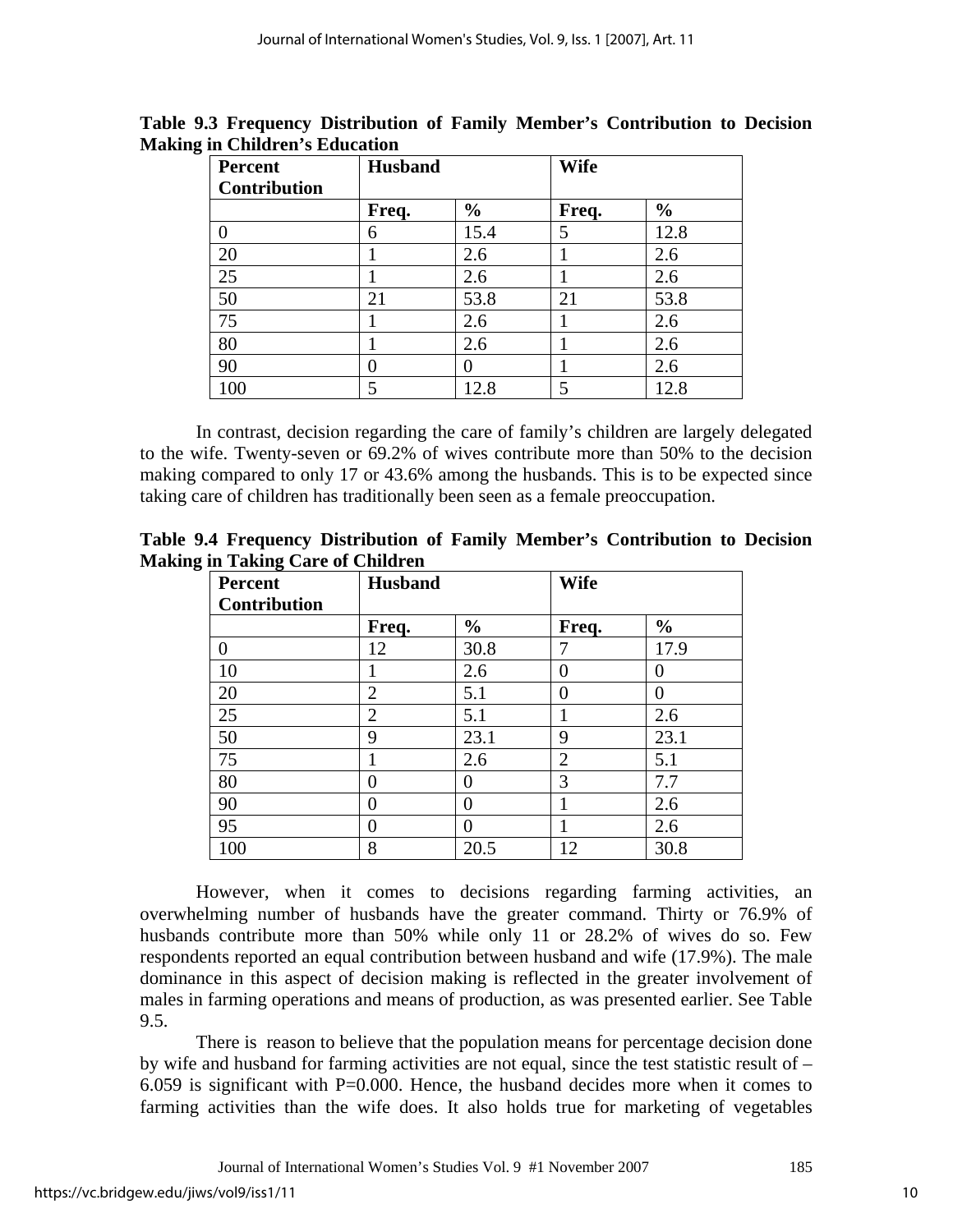decision with test statistic equals  $-2.733$  with P=0.007. With mean paired difference equal to –13.14, the husband also decides more when it comes to marketing of vegetables than the wife does.

For household expenditures except food (electricity, clothing etc.), how to take care of children, and food expenditures, the wife decides more than the husband with mean paired difference of 9.39, 25.69, and 16.22 respectively.

| ∍<br>o<br><b>Percent</b> | <b>Husband</b> |               | <b>Wife</b> |               |
|--------------------------|----------------|---------------|-------------|---------------|
| <b>Contribution</b>      |                |               |             |               |
|                          | Freq.          | $\frac{0}{0}$ | Freq.       | $\frac{0}{0}$ |
|                          | 3              | 7.7           | 17          | 43.6          |
| 20                       |                | 2.6           | 0           |               |
| 25                       |                |               | 5           | 12.8          |
| 30                       |                |               |             | 2.6           |
| 50                       |                | 17.9          |             | 17.9          |
| 70                       |                | 2.6           | 0           |               |
| 75                       | 5              | 12.8          | 0           |               |
| 80                       |                |               |             | 2.6           |
| 100                      | 17             | 43.6          | 3           | 7.7           |

**Table 9.5 Frequency Distribution of Family Member's Contribution to Decision Making in Farming Activities** 

 The study shows that decision making process in the household and the farm is a gendered experience. Men are considered to have their specialties, and so do women. Men have more power when it comes to decisions regarding farming since they are most involved in this activity. Household tasks and raising children are delegated largely to women, since these are activities that have been traditionally ascribed to women and they have shown aptitude for. This conclusion is in support of other studies ((Mehra, 1991).

## **I. Data on Illnesses**

 The following tables describe the illnesses among different family members. The most common illness among the wives involves the respiratory tract, such as cough (7.7%) and asthma (5.1%). There are also reports of hypertension, musculoskeletal pain and headache (5.1% each). The predominance of respiratory complaints may probably represent exposure to certain chemical and biological hazards such as pesticides, pollen and dust. See Table 10.1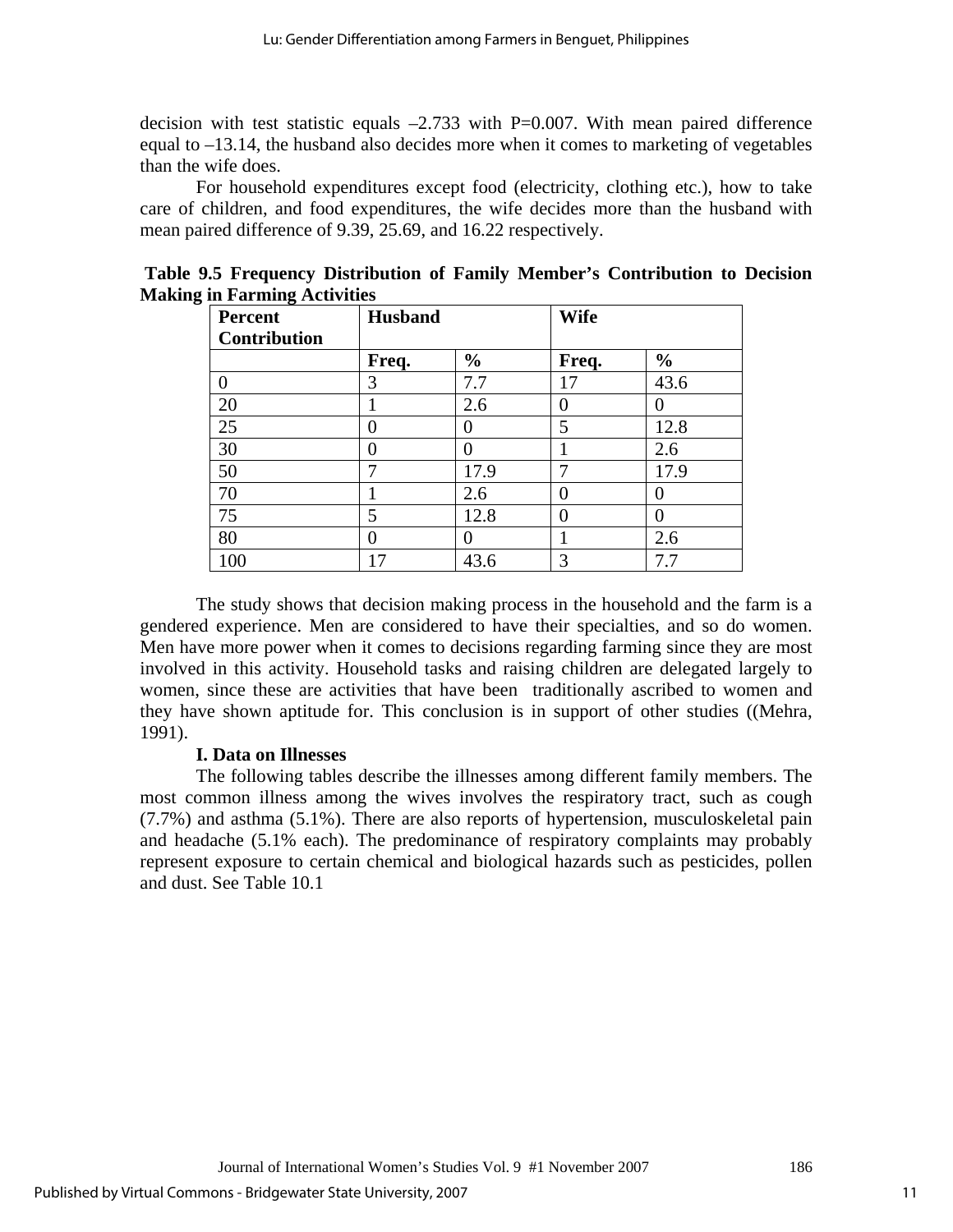| <b>Illness</b>                | <b>Frequency</b> | <b>Percent</b> |
|-------------------------------|------------------|----------------|
| Cough                         | 3                | 7.7            |
| Asthma                        | $\overline{2}$   | 5.1            |
| Hypertension                  | $\overline{2}$   | 5.1            |
| Musculoskeletal pain          | $\overline{2}$   | 5.1            |
| Headache                      | $\overline{2}$   | 5.1            |
| Headaches, vomiting, blurring |                  | 2.6            |
| <b>Heart Failure</b>          |                  | 2.6            |
| Chest pain, ulcer, headache   |                  | 2.6            |
| Goiter                        |                  | 2.6            |
| <b>Breast operation</b>       |                  | 2.6            |
| Uterine operation             |                  | 2.6            |

**Table 10.1 Illnesses of the Wife** 

 Among the husbands, the most common complaint was back pain (10.3%) followed by hypertension, blurred vision and cough (7.7% each). The predominance of musculoskeletal complaints among the men maybe due to their labor-intensive farming activities such as plowing and harvesting. Blurred vision and cough may be secondary to pesticide exposure and other chemical or biological hazards. See Table 10.2

| <b>Illness</b>            | <b>Frequency</b> | <b>Percent</b> |
|---------------------------|------------------|----------------|
| Back pain                 | 4                | 10.3           |
| Hypertension              | 3                | 7.7            |
| <b>Blurred</b> vision     | 3                | 7.7            |
| Cough                     | 3                | 7.7            |
| Chest pain, ulcer, asthma |                  | 2.6            |
| Flu                       | 1                | 2.6            |
| Headache                  | 1                | 2.6            |
| Vomiting                  |                  | 2.6            |
| <b>Heart Failure</b>      | 1                | 2.6            |
| Stomachache, chest pain   | 1                | 2.6            |
| Tremors, coughing         |                  | 2.6            |
| Ulcer                     | 1                | 2.6            |
| Difficulty breathing      |                  | 2.6            |

**Table 10.2 Illnesses of the Husband** 

 Table 10.3 lists the reported illnesses among the male children. Almost all of the complaints were respiratory in nature, namely cough (10.3%), asthma and primary complex (5.1% each). There was a single report of a cyst in the thorax.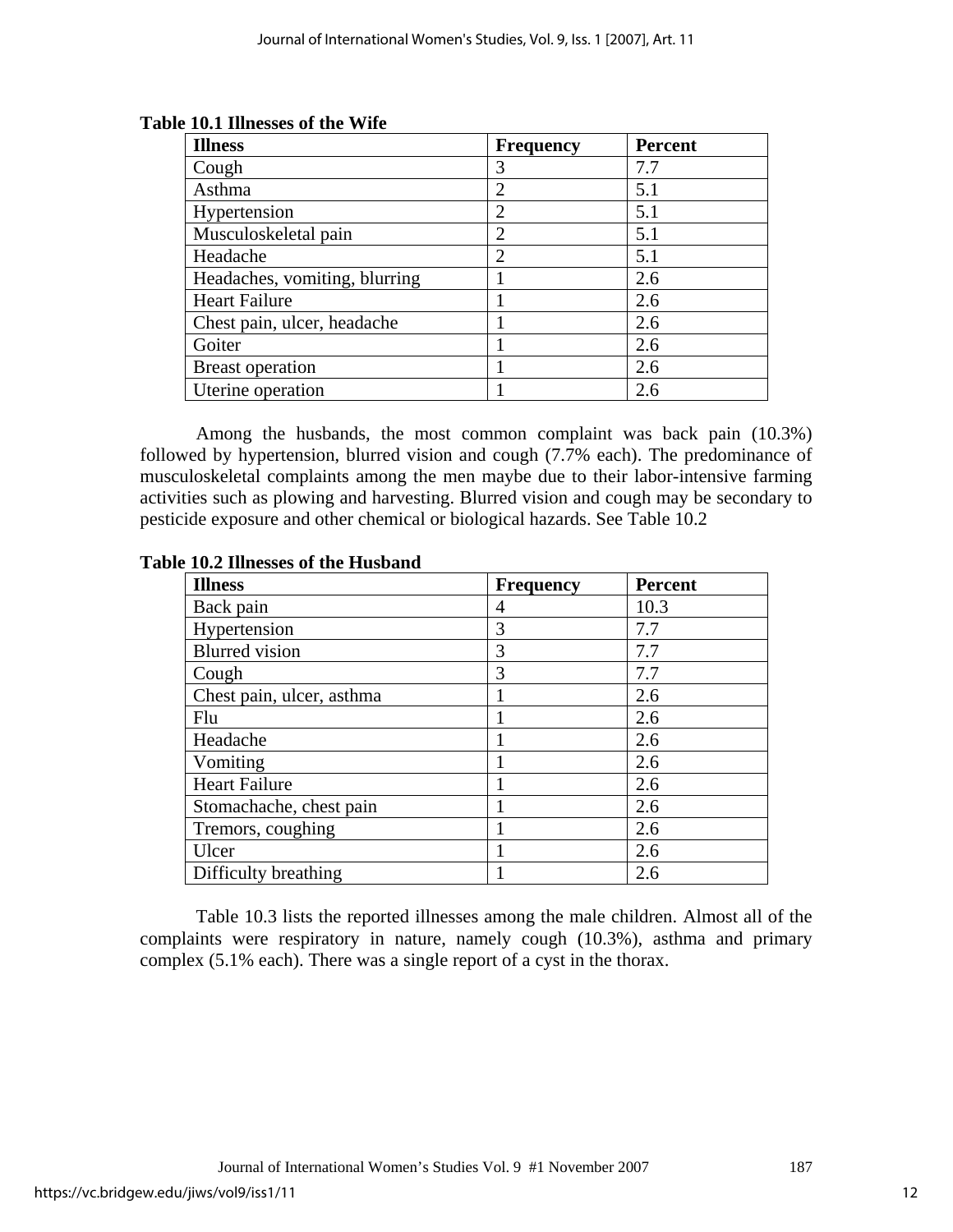| <b>Illness</b>  | Frequency | <b>Percent</b> |
|-----------------|-----------|----------------|
| Cough           |           |                |
| Asthma          |           |                |
| Primary complex |           |                |
| Cyst (thorax)   |           |                |

**Table 10.3 Illnesses of Male Children** 

 The same pattern was also seen for the female children. The most common complaints were cough (7.7%) and primary complex (5.1%). Nose bleeds and asthma was also reported (2.6% each). The incidence of primary complex among the children may indicate that adults in the community may have undiagnosed TB and may have transmitted the disease to their children.

**Table 10.4 Illnesses of Female Children** 

| <b>Illness</b>  | <b>Frequency</b> | <b>Percent</b> |
|-----------------|------------------|----------------|
| Cough           |                  | 77             |
| Primary complex |                  |                |
| Nose bleeds     |                  | $2.6^{\circ}$  |
| Asthma          |                  |                |

## *Hazard Exposure of Family Members*

Table 11 shows the hazard exposure of different family members. For the husband, the most prevalent hazard reported is ergonomic in nature (i.e. back pain, wrist pain), with 30 or 77% of respondents being exposed to it. This is consistent with the prevalence of low back pain in the reported illnesses of this group. Chemical hazards, most probably in the form of pesticide exposure, and exposure to extreme heat for prolonged periods were also prevalent (59% and 56.4%, respectively). The pattern of exposure follows the same trend for the wives (38.5% for ergonomic hazards, 28.2% for chemical hazards and 23.1% for heat exposure).

Comparing across family members, we can see that the degree of exposure is related to work patterns. Husbands had greatest exposure to the various hazards, most likely because they perform the bulk of work in the field. The second most exposed group were the wives. Differential exposure to hazards is influenced by differences in work patterns and activities among the members of the family, as shown in other studies (Mehrah, 1991).

| <b>Hazards</b>    | <b>Husband</b> |      | <b>Wife</b> |      |       | <b>Male Children</b> | Female<br><b>Children</b> |     |
|-------------------|----------------|------|-------------|------|-------|----------------------|---------------------------|-----|
|                   | Freq.          | %    | Freq.       | $\%$ | Freq. | %                    | Freq.                     | %   |
| Chemical          | 23             | 59   | 11          | 28.2 | 2     | 5.1                  |                           | 7.7 |
| <b>Biological</b> | 3              | 7.7  |             | 2.6  | 0     | O                    |                           |     |
| Noise             |                | 2.6  |             | 2.6  | 0     |                      |                           | U   |
| Heat              | 22             | 56.4 | 9           | 23.1 | 4     | 10.3                 |                           | 5.1 |
| Ergonomic         | 30             | 76.9 | 15          | 38.5 |       | 12.8                 |                           | 5.1 |

**Table 11. Frequency Distribution of Hazard Exposure of Family Members**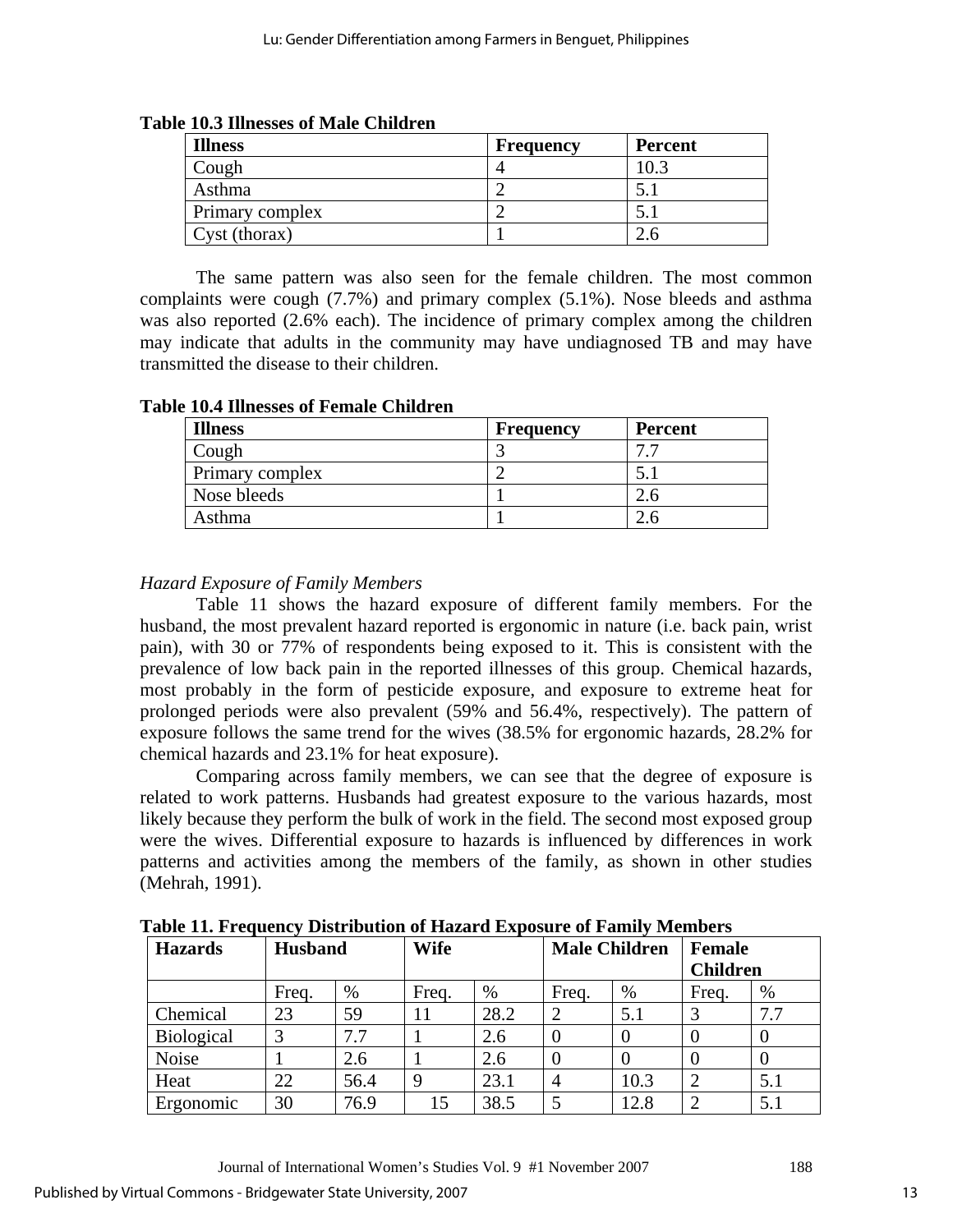## *Chi Square Test for Independence*

Table 12 contains the farming operations associated with various hazard exposures among the different family members. Based on the chi-square analysis, the wife's exposure to chemical hazards was associated with involvement in plant protection which deals with pesticide use. Furthermore, ergonomic hazards in both husbands and wives were associated with harvesting by adult males and females, respectively. Therefore, among the many tasks involved in agriculture, harvesting seems to pose the greatest risk for ergonomic hazards among adults such as low back pain. For the female children, ergonomic hazards are associated with interculture among adult females. This may be because children often accompany parents and assist in more tedious farming operations; hence, their exposure to hazards goes hand in hand with the farming activities of their parents.

| <b>Hazard Exposure</b>        | Likelihood   | Fisher's          |
|-------------------------------|--------------|-------------------|
|                               | <b>Ratio</b> | <b>Exact Test</b> |
| <b>Chemical Hazards: Wife</b> |              |                   |
| Plant protection adult female | 7.837(0.005) | .026              |
| Ergonomics: Wife              |              |                   |
| Harvesting adult female       | 6.692(.010)  | .020              |
| Ergonomics: Husband           |              |                   |
| Harvesting adult male         | 6.917(0.009) | .037              |
| Heat: male children           |              |                   |
| Plowing adult male            | 5.938 (.015) | .032              |
| Sowing adult male             | 5.938 (.015) | .028              |
| Transplanting adult male      | 6.239(.012)  | .032              |
| Ergonomics: Female Children   |              |                   |
| Interculture adult female     | 7.343(.007)  | .038              |

**Table 12: Factors Associated with Various Hazard Exposures** 

## *Bivariate Analysis*

 Means of operation and decision making were analyzed using bivariate analysis. Spearman rho was used to account for nonlinear relationships and outliers. From the data, the husband's control of the farm income is associated with dominance in decision making with regards to household expenditures, with the exception of food  $(p=.050)$ . For the wife, control over the farm income is related to greater decision making power in terms of food expenditures ( $p=.004$ ), children's education ( $p=.002$ ), other household expenditures ( $p = .003$ ), marketing of vegetables ( $p = .026$ ) and taking care of the children  $(p=010)$ . On the other hand, female dominance in decision making regarding the marketing of harvested vegetables is associated with access to credit and ownership of the land by the wife  $(p=.006$  and  $.011$ , respectively.)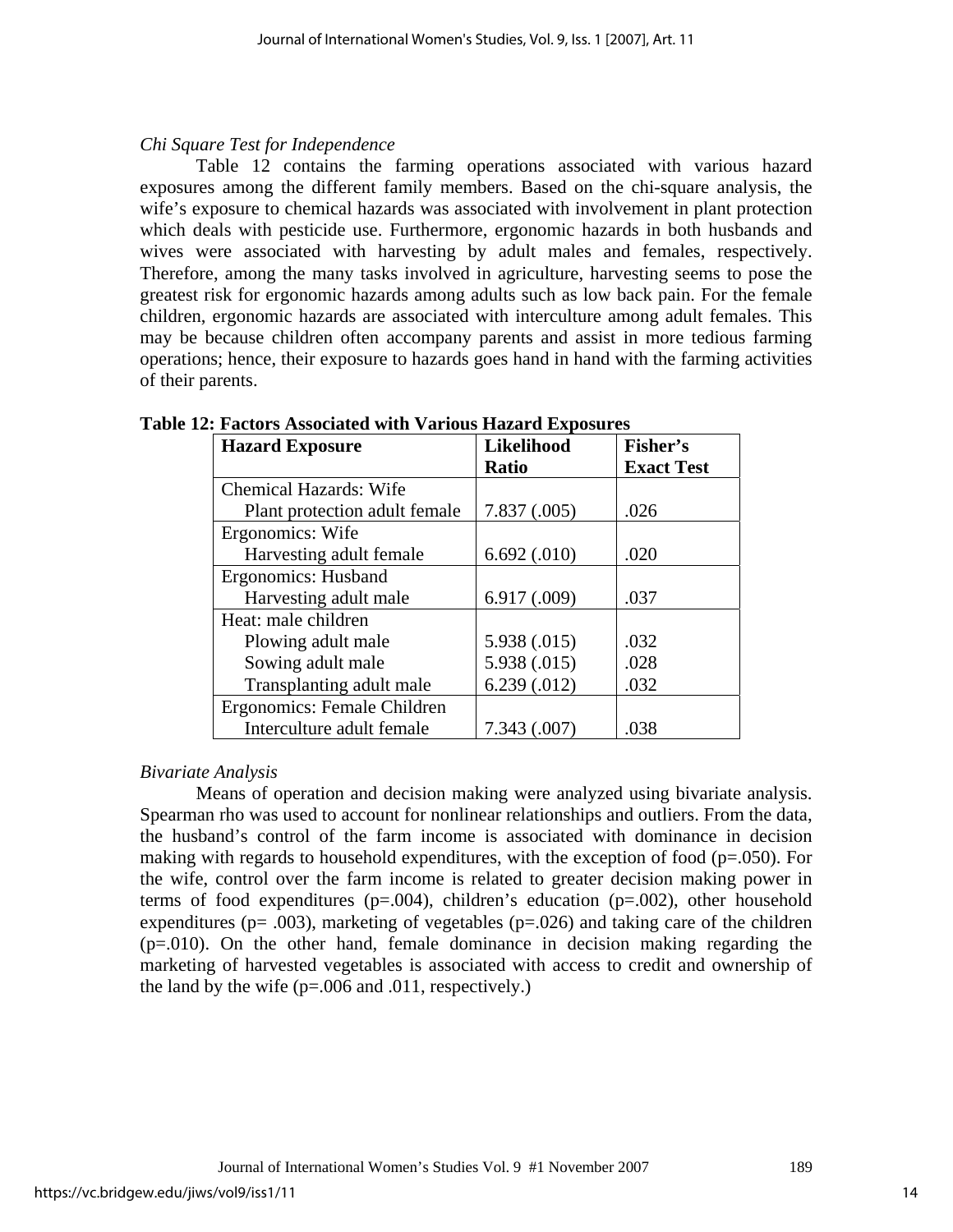| <b>Factors</b>            | Spearman rho | <b>Significance</b> |
|---------------------------|--------------|---------------------|
| Holder of income: Husband | .356         | .050                |
| Expenditures except food  |              |                     |
| Access to credit: Husband | .633         | .020                |
| Food expenditures         |              |                     |
| Holder of income: Wife    |              |                     |
| Food expenditures         | .497         | .004                |
| Children's education      | .533         | .002                |
| Expenditures except food  | .513         | .003                |
| Marketing of vegetables   | .400         | .026                |
| Taking care of children   | .456         | .010                |
| Access to credit: Wife    | .717         | .006                |
| Marketing                 |              |                     |
| Ownership of land: Wife   | .484         | .011                |
| Marketing                 |              |                     |

**Table 13: Bivariate Analysis of Means of Operation and Decision Making** 

#### *Test of Independence and Measure of Linear Association*

Table 14 depicts the farming operations associated with various hazard exposures among the different family members using the Phi-coefficient, Likelihood Ratio and Fisher's exact test.

For the adult male farmers, significant and positive association between biological hazards and irrigation is confirmed with the value of 3.417 (P=0.065). Biological hazards such as parasites and microorganisms thrive in water and soil, thus, the positive relationship present among male farmers.

Physical heat, on the other hand is evidently associated with transplanting  $(P=0.030)$ , interculture  $(0.005)$ , threshing  $(0.000)$ , and miscellaneous operations  $(0.004)$ which are all significant at 5%. Positive associations are evident by using the Phi coefficient strongest with threshing at 0.257(0.001), significant at 1%. Farmers are mainly exposed to extremes of temperature, which may affect their physiologic functioning.

Also, ergonomics hazards leading to low back pain and musculoskeletal disorders are positively associated with interculture, irrigation, threshing, and miscellaneous operations. This shows that farming is indeed an arduous and physically demanding work.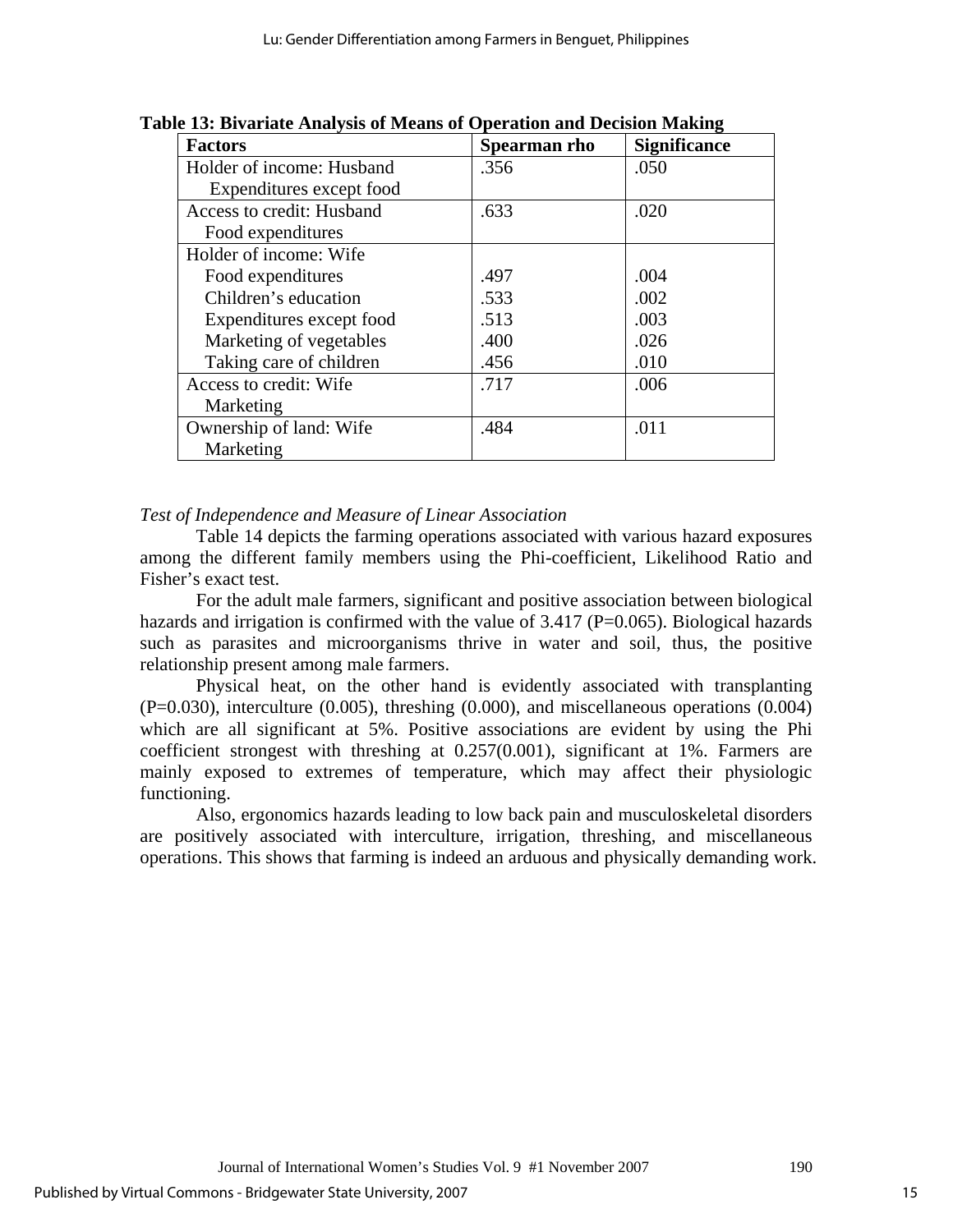| Associations                     | Likelihood Ratio | Fisher's exact | Phi          |  |
|----------------------------------|------------------|----------------|--------------|--|
|                                  | Test<br>Test     |                |              |  |
| Physical Heat-husband*           | 4.725 (0.030)    | 0.035          | 0.163(0.031) |  |
| <b>Adult Male Translating</b>    |                  |                |              |  |
| Physical Heat-husband*           | 7.908(0.005)     | 0.008          | 0.218(0.005) |  |
| <b>Adult Male Interculture</b>   |                  |                |              |  |
| Physical Heat-husband*           | 11.373 (0.001)   | 0.001          | 0.257(0.001) |  |
| <b>Adult Male Threshing</b>      |                  |                |              |  |
| Physical Heat-husband*           | 8.121 (0.004)    | 0.006          | 0.221(0.005) |  |
| <b>Adult Male Miscellaneous</b>  |                  |                |              |  |
| Physical noise –husband*         | 3.159(0.076)     | 0.088          | 0.151(0.060) |  |
| <b>Adult Male all operations</b> |                  |                |              |  |
| Ergonomics – husband*            | 7.931 (0.005)    | 0.008          | 0.207(0.007) |  |
| Adult male-interculture          |                  |                |              |  |
| Ergonomics –husband*             | 13.431 (0.000)   | 0.001          | 0.255(0.001) |  |
| <b>Adult Male Threshing</b>      |                  |                |              |  |
| Ergonomics-husband*              | 4.888 (0.027)    | 0.037          | 0.163(0.036) |  |
| <b>Adult Male All operations</b> |                  |                |              |  |
| Ergonomics-husband*              | 7.410 (0.006)    | 0.011          | 0.198(0.011) |  |
| <b>Adult Male Miscellaneous</b>  |                  |                |              |  |
| Ergonomics –husband*             | 3.864(0.049)     | 0.064          | 0.145(0.052) |  |
| <b>Adult Male Irrigation</b>     |                  |                |              |  |
| Hazard-<br><b>Biological</b>     | 3.417 (0.065)    | 0.067          | 0.148(0.062) |  |
| husband*                         |                  |                |              |  |
| <b>Adult Male Irrigation</b>     |                  |                |              |  |

**Table 14. Farming operations Associated with Hazard Exposure for Male Adult** 

 For the adult female, results show that chemical hazards are significantly and positively associated at 5% level of significance with the following farm operations: ploughing (P=0.008), sowing (P=0.001), weeding (P=0.000), manuring (P= 0.000), plant protection  $(P=0.026)$ , harvesting  $(P=0.000)$  and threshing  $(P=0.042)$ . Association is strongest with chemical hazard and manuring at  $0.370$  (P=0.000) followed closely by harvesting with 0.358 (0.000). See Table 15. This shows that women mainly perform manuring and pesticide application, and consequently exposed to chemical hazards.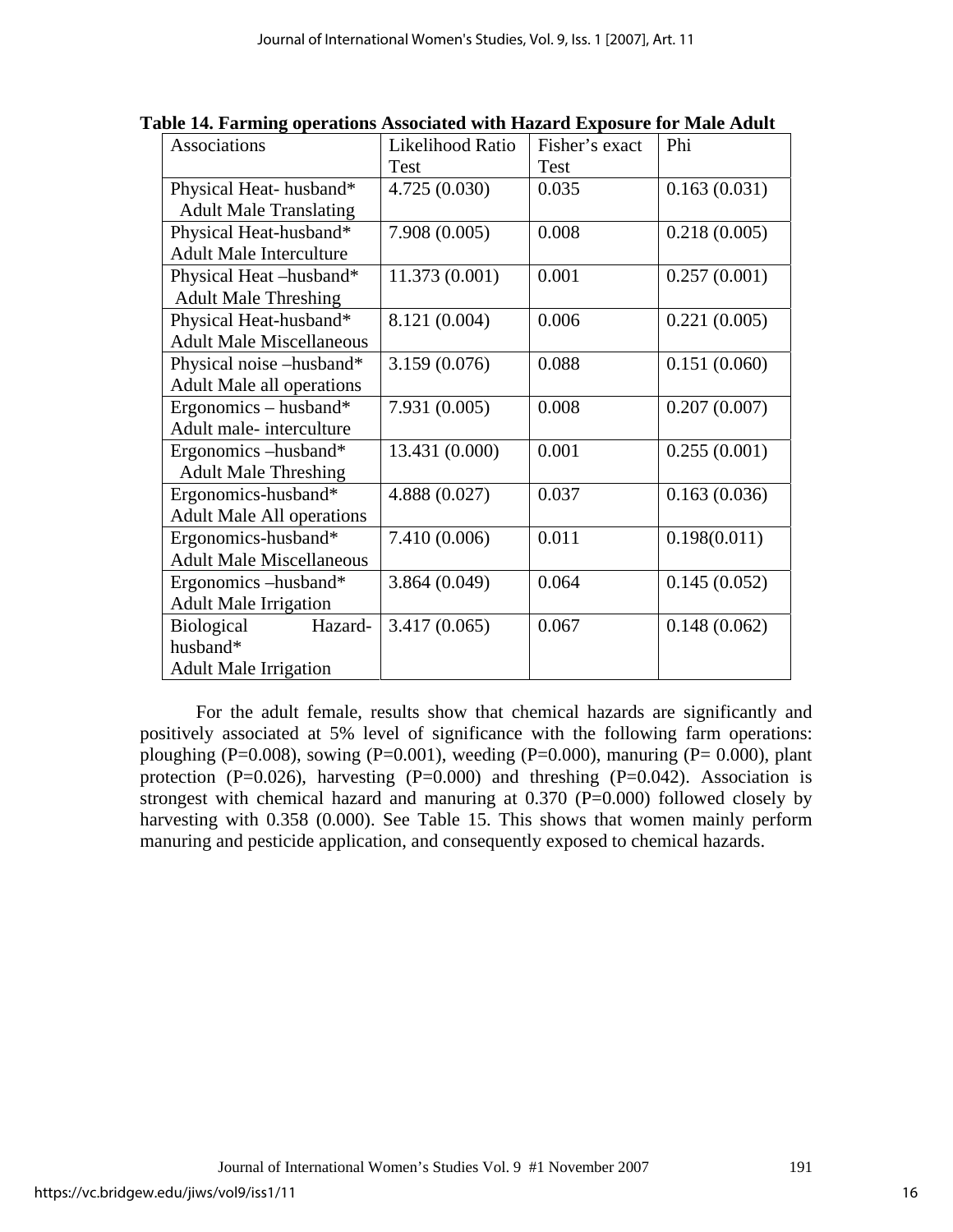| Associations                   | Likelihood<br>Ratio | Fisher's exact Test | Phi          |
|--------------------------------|---------------------|---------------------|--------------|
|                                | Test                |                     |              |
| Physical Heat – wife*          | 3.929 (0.047)       | 0.060               | 0.146(0.052) |
| Adult female translating       |                     |                     |              |
| Physical Heat-wife*            | 6.957(0.008)        | 0.011               | 0.196(0.010) |
| Adult female manuring          |                     |                     |              |
| Physical Heat -wife*           | 9.755(0.002)        | 0.002               | 0.249(0.001) |
| Adult female threshing         |                     |                     |              |
| Physical Heat Hazard-wife*     | 5.817 (0.016)       | 0.022               | 0.174(0.021) |
| Adult female harvesting        |                     |                     |              |
| Chemical hazard-wife*          | 24.864 (0.000)      | 0.000               | 0.370(0.000) |
| Adult female manuring          |                     |                     |              |
| Chemical Hazard-wife*          | 14.892 (0.000)      | 0.000               | 0.284(0.000) |
| Adult female weeding           |                     |                     |              |
| Chemical Hazard-wife*          | 4.132(0.042)        | 0.059               | 0.154(0.044) |
| Adult female threshing         |                     |                     |              |
| Chemical Hazard-wife*          | 24.704 (0.000)      | 0.000               | 0.358(0.000) |
| <b>Adult female Harvesting</b> |                     |                     |              |
| Chemical hazard-wife*          | 4.932 (0.026)       | 0.030               | 0.169(0.027) |
| Adult female plant             |                     |                     |              |
| protection                     |                     |                     |              |

**Table 15. Farming Operations Associated with Hazard Exposures for Adult Female** 

## *Risk Factors and Health Symptoms According to Gender as Controlling Variable*

Among those who use damaged backpack sprayer, easy fatigability (OR= 5.6), muscle pain (OR= 2.4), eye redness (OR=2.4), palpitations (OR=5.864), change in taste  $(OR = 9.565)$  and coughing  $(OR = 2.95)$  are more likely to occur. Using damaged backpack sprayer results to greater exposure to pesticides since leakage may occur that may be absorbed by the body through inhalation or dermal exposure thus causing weakness or other pesticide related symptoms.

## *Directional and Symmetric Measure of Means of Production and Decision-Making in the House using ETA and Pearson R*

To measure the association between means of production and decision making in the household, ETA coefficient was used which is appropriate for a dependent variable measured on an interval scale (e.i., percentage decision making, interval 1 (0-24%), interval 2 (25-49%), interval 3 (50-74%) and interval 4 (75-100%) and an independent variable with a limited number of categories (e.i., means of production). Meanwhile, the Pearson R coefficient is also utilized to see the significance of the associations. Both coefficient results show equal values.

The table shows positive but not very strong associations between the variables that are significant at 5% level of significance. With regards to the variable - income from farm, it is associated at most with percentage decision in household expenditures (except food) with coefficients equal to 0.330 (P=0.000). It is also associated equally with decision in marketing of vegetables and child care both with 0.259 (P=0.000).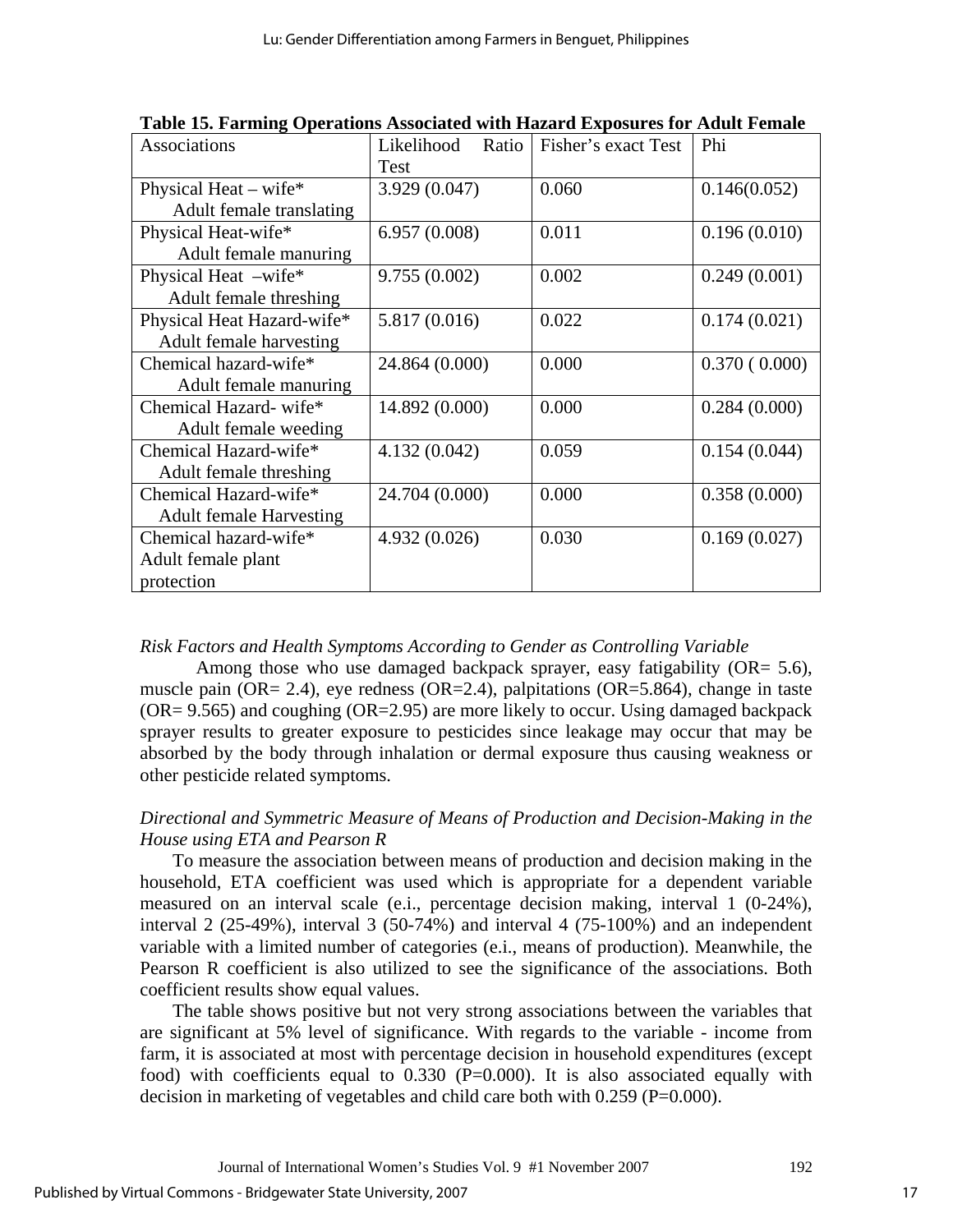| of<br>Means  | decision<br>%        | $\%$                 | $\%$                 | decision<br>$\%$     | $\%$                   | $\%$          |
|--------------|----------------------|----------------------|----------------------|----------------------|------------------------|---------------|
| Production   | in                   | decision             | decision             | in                   | decision               | decision      |
| Variables    | household            | in                   | in                   | household            | in                     | in child      |
|              | food                 | education            | farming              | expenditures         | marketing              | care          |
|              | expenditures         | of                   | activities           | except food          | of                     |               |
|              |                      | children             |                      | (Electricity,        | vegetables             |               |
|              |                      |                      |                      | clothing,            |                        |               |
|              |                      |                      |                      | $etc.$ )             |                        |               |
| Income       | $*0.229$             | $*0.170$             | $*0.173$             | $*0.330$             | $*0.259$               | $*0.259$      |
| from farm    | $*$ <sup>0.229</sup> | $*$ <sup>0.170</sup> | $**0.173$            | $*$ $*$ 0.330        | $*$ $*$ 0.259          | $*$ $*$ 0.259 |
|              | (0.001)              | (0.019)              | (0.017)              | (0.000)              | (0.000)                | (0.000)       |
| Ownership    | $*0.155$             | $*0.212$             | $*0.156$             | $*0.246$             | $*0.139$               |               |
| of Land      | $*$ <sup>0.155</sup> | $*$ <sup>0.212</sup> | $*$ <sup>0.156</sup> | $*$ <sup>0.246</sup> | $*$ <sup>6</sup> 0.139 |               |
|              | (0.033)              | (0.004)              | (0.033)              | (0.001)              | (0.058)                |               |
| Access<br>to | $*0.205$             |                      | $*0.181$             | $*0.297$             | $*0.250$               |               |
| Credit       | $*$ <sup>0.205</sup> |                      | $**0.181$            | $**0.297$            | $*$ <sup>0.250</sup>   |               |
|              | (0.007)              |                      | (0.017)              | (0.000)              | (0.001)                |               |
| Membership   | $*0.164$             | $*0.193$             | $*0.151$             | $*0.232$             | $*0.183$               |               |
| in           | $*$ $*0.164$         | $**0.193$            | $**0.151$            | $*$ $*$ 0.232        | $**0.183$              |               |
| cooperatives | (0.026)              | (0.009)              | (0.041)              | (0.002)              | (0.013)                |               |

**Table 16: Linear Regression of Certain Means of Production with Decision Making Processes** 

 $*$  ETA

\*\* Pearson R

(P value)

Meanwhile, for ownership of land, association is highest with household expenditures (except food) which is  $0.246$  (P=0.001) followed closely by children's education  $(0.212; P=0.004)$ . On the other hand, highest with  $0.297$  (P=0.000), access to credit is associated with household expenditures except food and lowest at 0.181 is associated with farming activities. Lastly, for membership in cooperatives, it is associated, highest with household expenditures except food with  $0.232$  ( $p=0.002$ ). It is evident based on the result above that for husband's means of production, they are associated at most with percentage decision in other household expenditures than food.

## **Discussion**

Gender Differentiation in the Agricultural Sector

This study has shown the differentiation of males and females in the agricultural sector and the association of access to various means of operation to decision making power. In general, agriculture is still a male dominated field, with females often acting as helpers. Females are usually delegated to tasks and activities traditionally relegated to women like marketing and taking care of children.

Other studies have explored this sexual division of labor and its origins. Wood and Eagly (2002) considered social constructionism, evolutionary psychology and their own biosocial theory in evaluating the origins of sex-typed division of labor and

Journal of International Women's Studies Vol. 9 #1 November 2007 193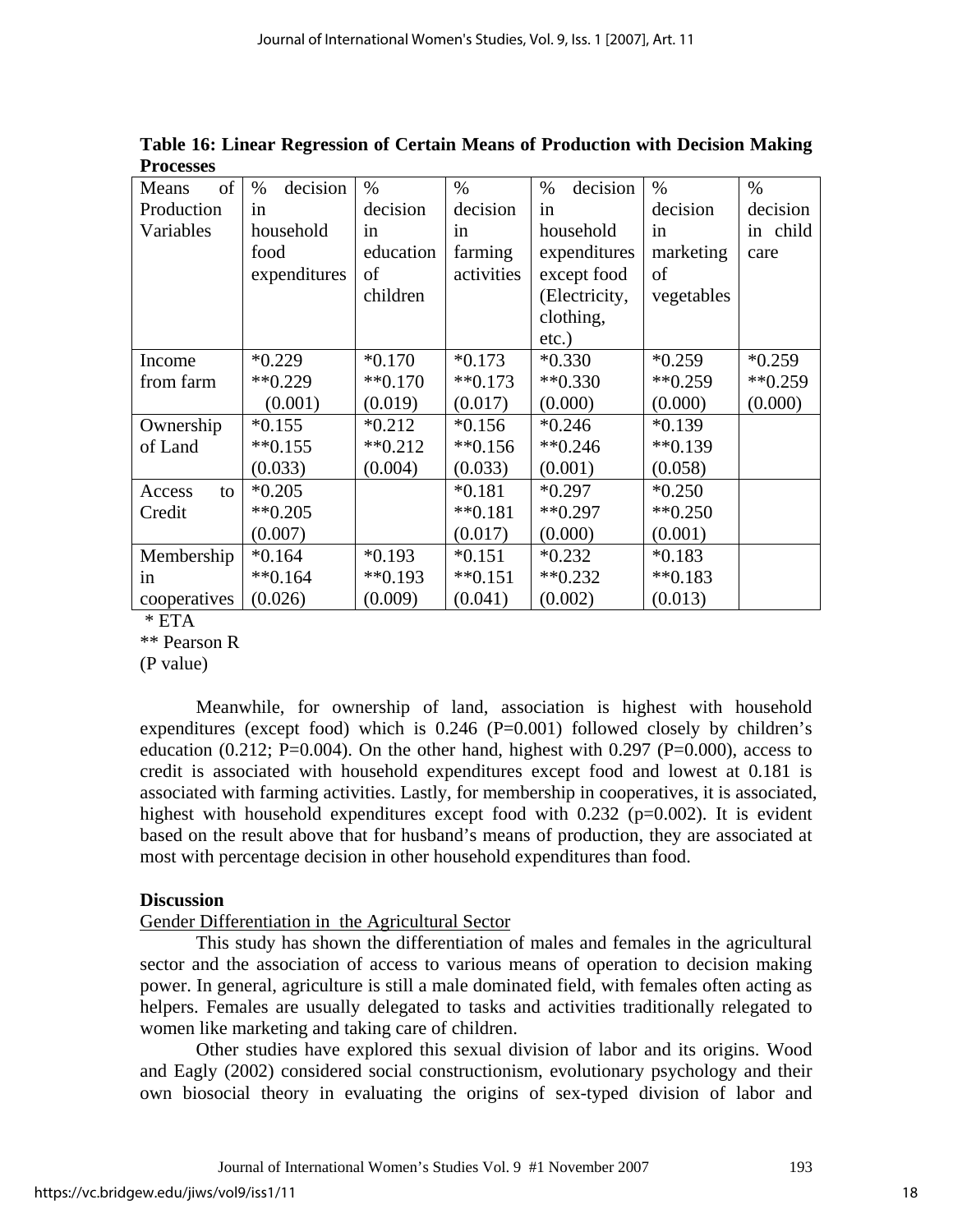patriarchy. Based on their analysis, they concluded that sex differences arise from the interaction between the unique physical attributes and capabilities of each sex and the economic and social structure of the societies they belong to. In agriculture, Bolwerk (2002) conducted an ethnographic study of 15 farm women and men in Southeastern Wisconsin and found that the cultural meaning of work is learned by both males and females during childhood, and this in turn influences their health and safety, leisure time, and social relationships. The data also indicated that farm work created family unity and was a source of identity and self-worth for both sexes. However, it provided little opportunities for leisure (Wood and Eagly, 2002).

The use of new farm technology has also been found to have gender-related consequences. Kolli and Bantilan (1997) examined the effects of a new groundnut production technology (GPT) package in two Indian villages and found that the adoption of GPT reduced the control of women over resource use and resulted in more work in field cleaning, fertilizer application, and sowing. They also found that men specialized in agricultural tools and equipment and hard labor, while women utilized hand skills and small tools. Kidder (2000) found that among informal economies, which are largely comprised by agriculture, men perform more technical or mechanized production while women do tasks associated with traditional women's roles. It was also seen that women's contribution to the household income was constantly underestimated by men.

In developing countries, women provide the bulk of agricultural labor and maintenance and are integral members of agrarian systems. However, they are usually relegated as merely helpers of men. This may be attributed to societal structure and tradition, division of labor and perceptions of male and female roles in society. Women labor are also "statistically invisible" since they often work in areas of agriculture which are largely unpaid (Carew, 1981). The area of investigation in this study is a developing community, hence, societal culture and tradition may have affected the perception and actual experience of women in agricultural work.

## Women and Poverty

After analyzing the sexual division of labor in villages in the Kathmandu Valley, Joshi (2000) found that women significantly contributed more work in agriculture and household activities than men. In spite of this, women's work has been consistently underrepresentated in many national statistical surveys due to inadequacies in conceptualization, definition of terms and data gathering methods. Regmi and Weber (1997) assessed existing gender relations in agriculture and concluded that women are more affected by poverty than men and that men are more privileged than women and children in almost all societies.

 In India, a 12-month study on women's role in agriculture found that economic, social, and cultural factors work together to reinforce gender differences in ownership, control over, and access to critical agricultural resources. Frequently, land owned by women through inheritance or marriage is sold, with gains going to men. Vlassoff in 1982 analyzed the status of rural Indian women and found that gender inequalities persisted throughout all age groups but were less pronounced at younger ages. This inequality in the ownership and control of property was found to be the most significant contributor to the gender differences in economic well-being, social status and empowerment In the Philippines, however, women are allowed to hold income, and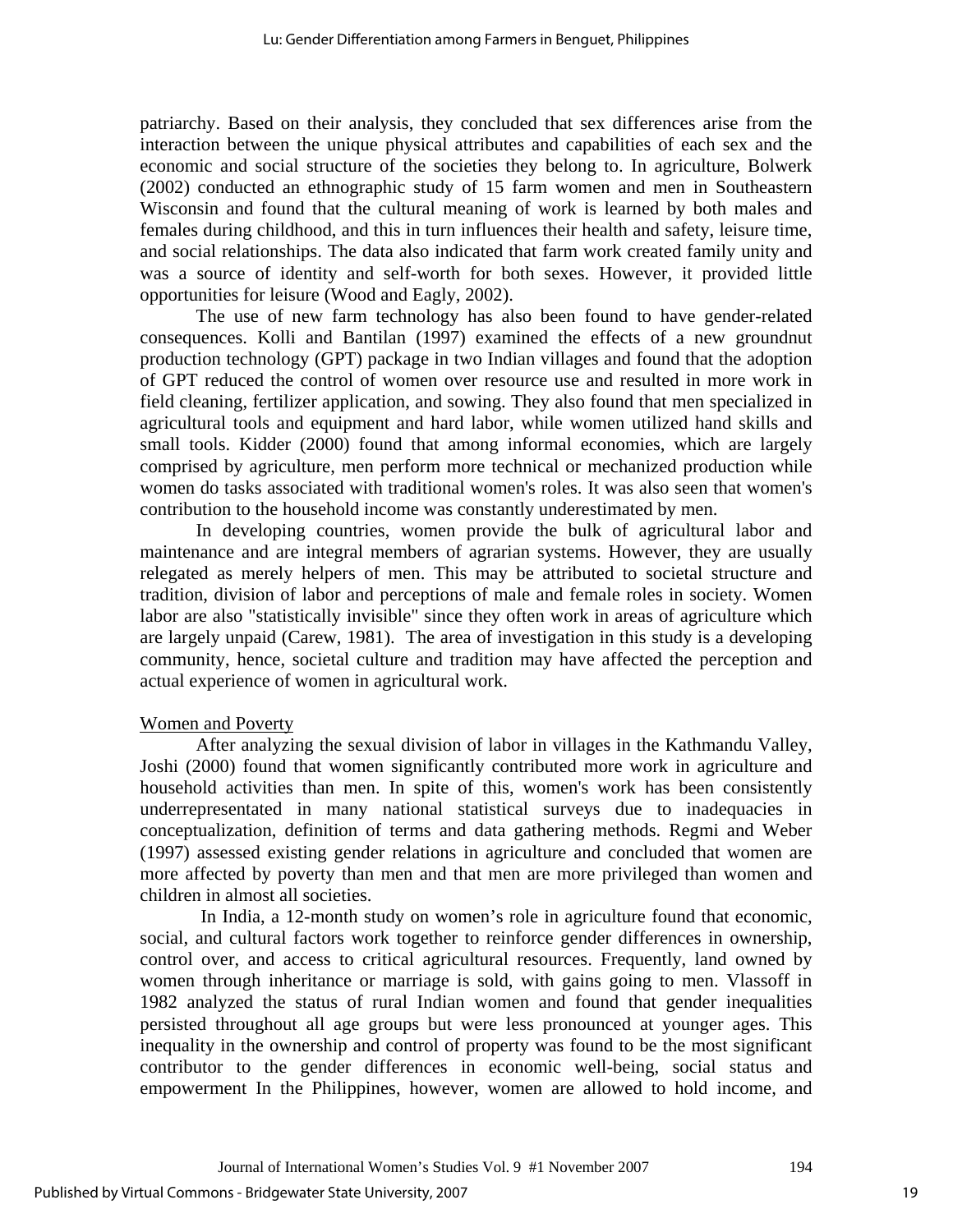consequently the income can affect decision making in food expenditures, rearing of children, and others.

A study by Salmona in France in 1985 found that men have generally refused to share decision making with women and do not recognize distinctive qualifications and potential contributions that the opposite sex can bring to agricultural work, such as attention to detail, accuracy and ease with living things. Women have been found to respond to such conditions through neurotic hyperactivity and illness.

 Recent global development has brought about certain changes in gender roles, but many inequalities still exist. A study done by Ibraz (1992) on rural Pakistani villages found that social change has resulted in women taking over work previously assumed by men. Women were significant contributors to the year-round production and processing of major crops. However, most of them were unaware of their indirect contribution to the household. Also, the mobility of women beyond the fields and home was limited and they did not earn cash. Lastly, women were seen as lacking in reasoning and ability in coping with external affairs due to their household responsibilities. In rural Africa, there is reduction of women's productivity and control over resources and to increased total work burden (Lado, 1992). Female farmers have also been found to have limited access to resources, credit, agricultural extension and information, land ownership, education and time (Mehra, 1991).

Even rural development projects in Sub-Saharan Africa have been found to ignore the role of women and their significance in agricultural production because they do not participate in political activities and decision making. This is in spite of the fact that women constitute 70% of agricultural workers and 80% of food producers. In this area of the world, drought has resulted in male labor emigration, resulting in a work force consisting of 95% women. But they have been found to have virtually no land ownership rights and thereby do not possess credit. They are also often illiterate and are hired mostly as hired hands. In Brazil, traditional concepts on division of labor, female domestic roles and gender hierarchies are still predominant and contribute to the marginalization of women agricultural workers (Sardenberg, Costa & Passos, 1999).

Gender issues and inequality have also been found in agricultural cooperatives, which are meant to increase productivity, income and political power for the marginalized. Mayoux (1993) studied agricultural cooperatives in Nicaraguan regions and found differences in the needs and priorities of men and women in cooperatives arising from division of labor and power structures among both family and society. It was also seen that child care, housework, and the opposition of their husband's limited women's involvement in production. Labor laws that were meant to give more opportunities to women did little to change current practices.

A local study by Siar (2003) on small-scale fishing industries in Palawan also found that gender, age and differences in resource knowledge and socioeconomic status among men and women influence access to resources.

## Health Issues in the Agricultural Sector

Controversial issues such as division of labor in the family are often a contested topic. In fact, family members work side by side in some activities while assuming different roles in other activities (Paulson, 2003; Mccoy, et al., 2002). The nature of work in the household and occupation of the family members predispose them to certain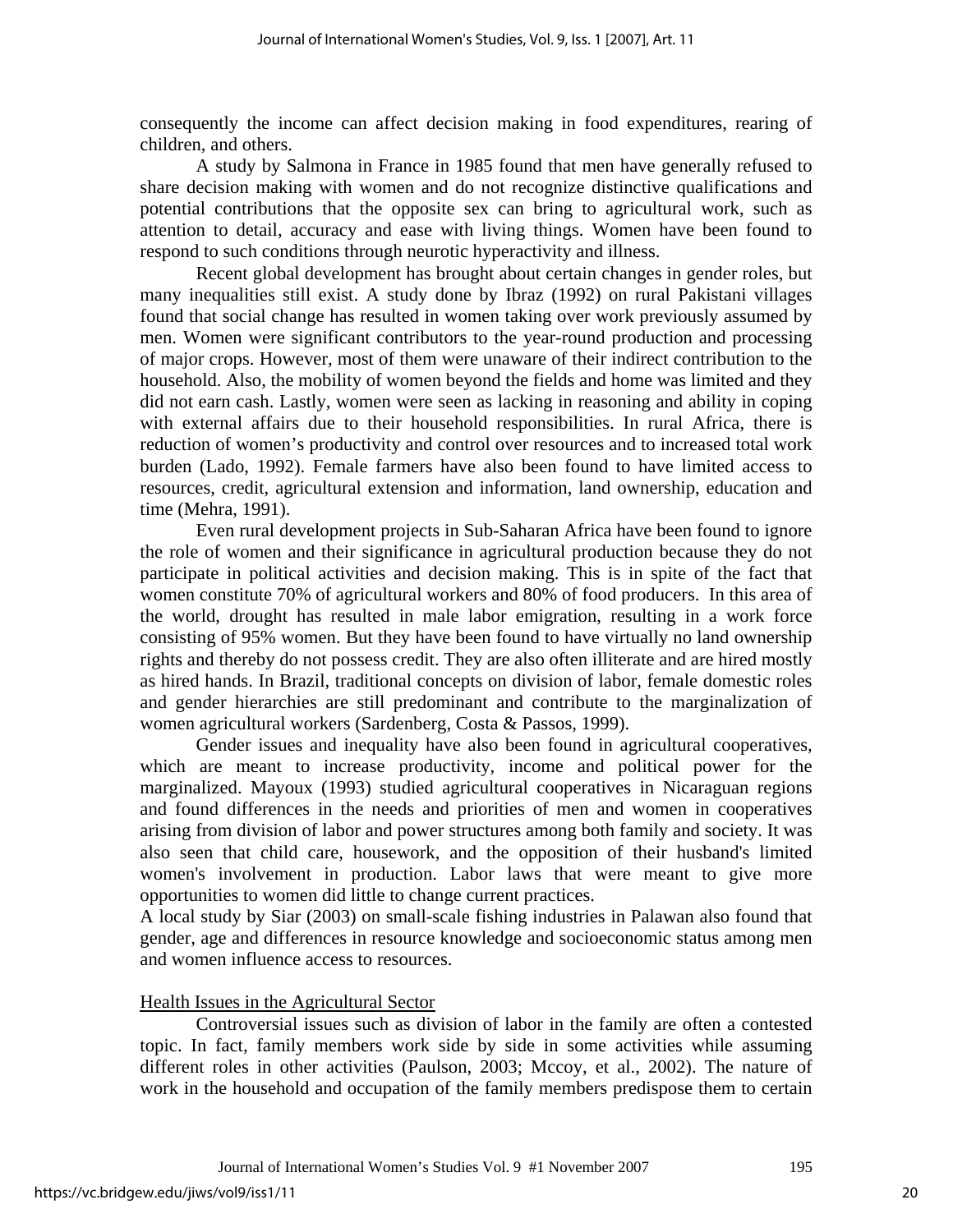health problems. Both men and women farmers experienced breathing problems and were equally likely to report disability, emotional problems or stress. However, more men reported back injuries as also shown in the study of Thurston et al., 2003. Working in the farm is very tedious. Carrying heavy loads over a prolonged period of time can predispose a farmer to musculoskeletal disorders.

Among the husbands, the most common complaint was back pain (18.87%) followed by headache (10.4%), cough (8.96%) and flu (5.2%). The predominance of musculoskeletal complaints among the men is most probably because they perform laborintensive farming activities such as plowing and harvesting. However, other studies show that women are also at high risk for ergonomic-related injuries because of increased physical strain, low maximal oxygen uptake and size and stature limitation. (Mccoy, 2002). In a study by Carruth, et al. in 2001 among women in Louisiana, Texas, lower extremities were the most frequently injured body parts due to falls and overdoing or lifting or hauling. Risk factors that are associated with increased farm injury included working on large-animal farms, longer hours spent in farm work, persistent back pain or weakness, driving a tractor and hauling farm goods to market.

The study showed that hazard exposure was related to the nature of work that the respondents performed. For instance, ergonomic hazards, associated with agricultural activities and exposure to extreme heat for prolonged periods were also prevalent (64.6% and 47.2%, respectively). This is consistent with the prevalence of low back pain in the reported illnesses of this group. There was also significant and positive association between biological hazard and with a value of  $3.417$  (P=0.065). We can therefore state that a particular hazard may be found in a particular type of work. The type of hazard exposure, in turn, affects the type of health symptom or illnesses that the farmer experiences.

#### *Contribution of the Study*

 The prevailing ideology in society has a historical significance. It is a long enduring set of value systems that becomes manifested and embedded in the ways of life of people, including their ways of thinking. The dominance of men in society is a historical reality. We see this in both the sphere of the household, and the sphere of work.

Positional power is operationalized in terms of the decision making processes between the husbands and the wives, or between male members and female members. In this study, decision making processes in the productive sphere (farm and agriculture) were evidently male roles. On the other hand, household matters were mainly roles taken by the women. The findings show the following trend: that men dominate in the decision making in farming activities, household expenditures except food, and marketing of vegetables; and women, on the other hand, had more decision making in household expenditures and care of children.

Positional power is eventually translated into functional tasks. The study showed that farm operations are mainly done by men, except harvesting which is predominantly done by women. Household activities, however, are mainly done by women such as cooking. Again, this shows us that women are not only confined to household work, but also share in farming activities.

 Although the contribution in the productive sphere is seen to be made by men, the functional tasks show us in the study that women must also be credited for their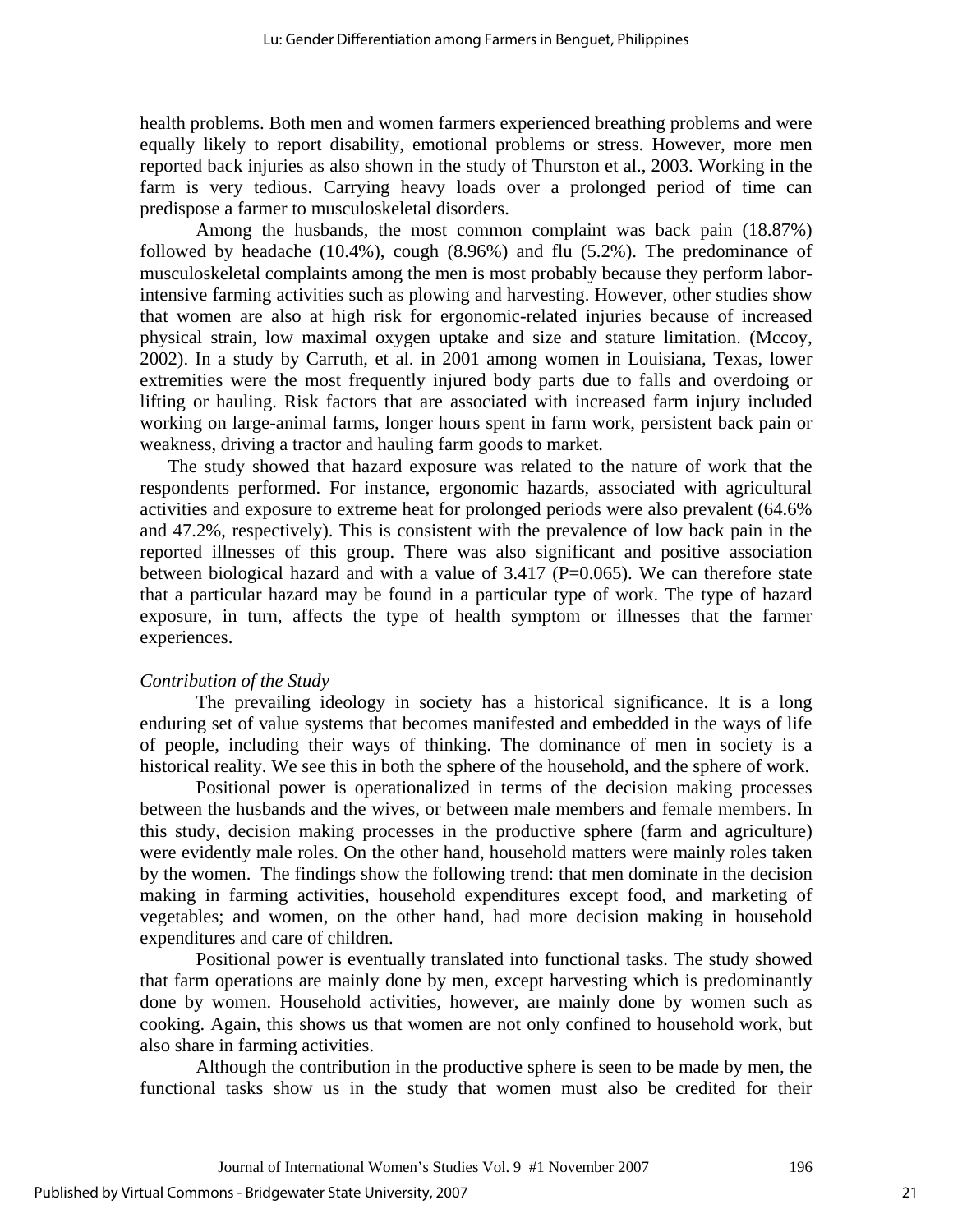productive work. Women do not only contribute to household goods, but also to productive goods.

Occupational hazard exposure was related to the nature of work that the male or female performs in the agriculture. Males who mainly performed irrigation were exposed to biological hazards like microorganisms in the water and soil. They were also exposed to physical heat that may pose skin cancer due to the nature of their task such as transplanting, interculture, threshing and miscellaneous operations. Women, on the other hand, were mainly exposed to chemical hazards such as pesticides and other organic chemicals because they handled manuring, plant protection and harvesting. The nature of hazard exposure is related to the task being performed. Therefore, the approach to illness prevention and health protection should look into these specific findings.

#### **Conclusion**

This research has demonstrated that gender differentiation still exists among agricultural workers with respect to type of work, means of production, type of operation, decision making, illnesses and hazard exposure. Given this, we can now gain insight into gendered work patterns and power relationships in the Philippine agricultural work, and identify certain work activities for each sex that predispose them to various hazard exposures. However, a more in depth and comprehensive investigation is needed in order to thresh out these relationships and elucidate the sexual division of labor in agriculture and its impact on both sexes. But given as it is, the study has a significant contribution in the existing literature on gender issues and gender differentiation in the country, especially in the relations of type of work, nature of decision making process, hazard exposure and type of illnesses.

The study concludes that:

- Men dominate in the decision making in farming activities, household expenditures except food, and marketing of vegetables.
- Women, on the other hand, had more decision making in household expenditures of food, and care of children.
- Both had no significant difference in decision making on education of children.
- Occupational hazard exposure was related to the nature of work that the male or female performs in the agriculture.

The gender issues that have been discussed affect not only women but their families and the community as well. Therefore, a number of measures and suggestions have been put forth to alleviate the situation. Agarwal (1994) suggested that instead of individualized, covert action, an organized, collective resistance of women is needed to modify entrenched power and property relations. Structural adjustment programs (SAPs) have also been introduced in various countries. These aim to improve economic efficiency and promote more rapid economic growth. However, inconsistent results have been found. This has been attributed to improper implementation of reforms and overly optimistic assumptions (Mehra, 1991).

On the other hand, Gala (1997) found encouraging results with the formation of all-women village councils in Maharashtra, India. These councils reportedly increased women's interest in local political power and changed their attitudes toward themselves and their daughters. They also improved the accessibility of fuel, water, and fodder,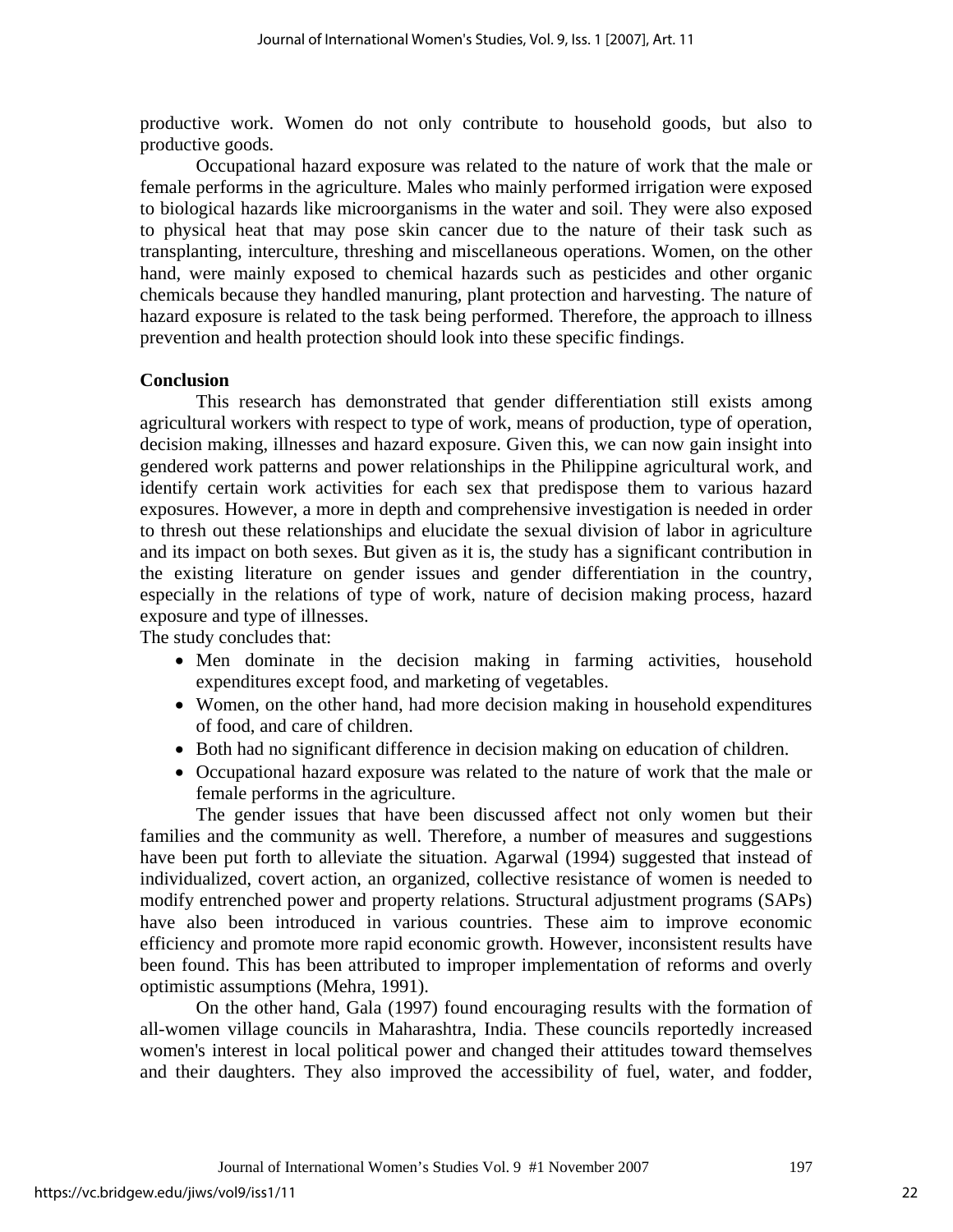which increased female mobility and assets and decreased work burden. Incidents of female abuse declined and women gained more respect.

Meanwhile, Zaman (1995) emphasized the creation of nontraditional employment and business opportunities for poor women in rural areas and consciousness-raising and among women. Lastly, Regmi and Weber (1997) point to gender analysis as an essential tool for solving agricultural and environmental problems "…because it exposes inequality, exploitation, or oppression and leads to a proper acknowledgement of women's role in agriculture."

## **References**

- Bolwerk CA. The culture of farm work and it's implications on health, social relationships and leisure in farm women and men in the United States. J Cult Divers. 2002 Winter;9(4):102-7.
- Carew JG. A note on women and agricultural technology in the Third World. Labour Soc. 1981 Jul-Sep;6(3):279-85.
- Carruth AK, Sharke L, Moffet B, Prestholdt C. Women in agriculture: risk and injury experiences on family farms. Journal of American Medical Womens Association. 2001; 56 (1): 15-8.
- Ibraz TS. Cultural perceptions and the productive roles of rural Pakistani women. Pak Dev Rev. 1992 Winter;31(4 Pt 2):1293-304.
- Joshi S. Counting women's work in the agricultural census of Nepal: a report. Gend Technol Dev. 2000 May-Aug;4(2):255-70.
- Kidder T. Working in the informal economy. Links. 2000 Jul:8-9.
- Kolli RD, Bantilan C. Gender-related impacts of improved agricultural technologies: identification of indicators from a case study. Gender and Technological Development. 1997 Sep-Dec; 1(3):371-93.
- Lado C. Female labour participation in agricultural production and the implications for nutrition and health in rural Africa. Social Science Medicine. 1992 Apr;34(7):789-807.
- Mayoux L. Integration is not enough: gender inequality and empowerment in Nicaraguan agricultural co-operatives. Development Policy Review. 1993 Mar;11(1):67-89.
- Mccoy CA, Carruth AK, Reed DB. Women in agriculture:risks for occupational injury within the context of gendered role. Journal of Agricultural Safety and Health. 2002 Feb: 8(1):37-50
- Mehra R. Can structural adjustment work for women farmers. American Journal of Agricultural Economy. 1991 Dec;73(5):1440-7.
- Palmer, Ingrid. Rural Women and the Basic Need Approach to Development. International Labor Review. 1977 Jan-Feb: 115(1).
- Panter-Brick C. Sexual division of labor: energetic and evolutionary scenarios. American Journal of Human Biology. 2002 Sep-Oct;14(5):627-40.
- Paulson, S. Gendered Practices and landscapes in the Andes: The shape of asymmetrical exchanges. Human Organization. 2003. 62 (3): 242.
- Regmi PP, Weber KE. Achieving sustainable agriculture through recognizing gender roles: some salient points. Gend er and Technological Development. 1997 May-Aug;1(2):225-45.